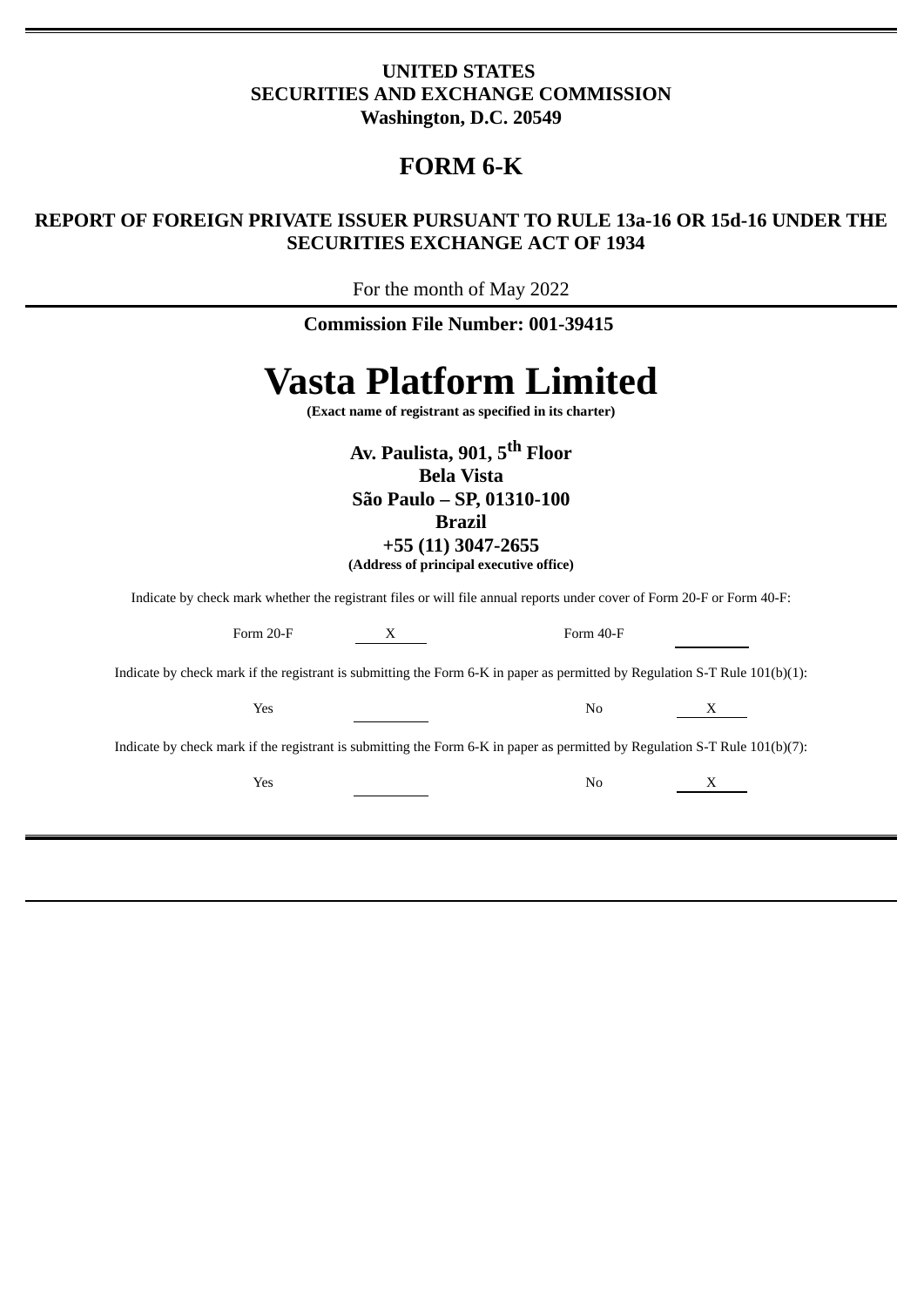# **TABLE OF CONTENTS**

# **ITEM**

99.1 Vasta Platform Limited Unaudited Interim Condensed Consolidated Financial Statements as of March 31, 2022, and for the three-month periods ended March 31, 2022 and 2021.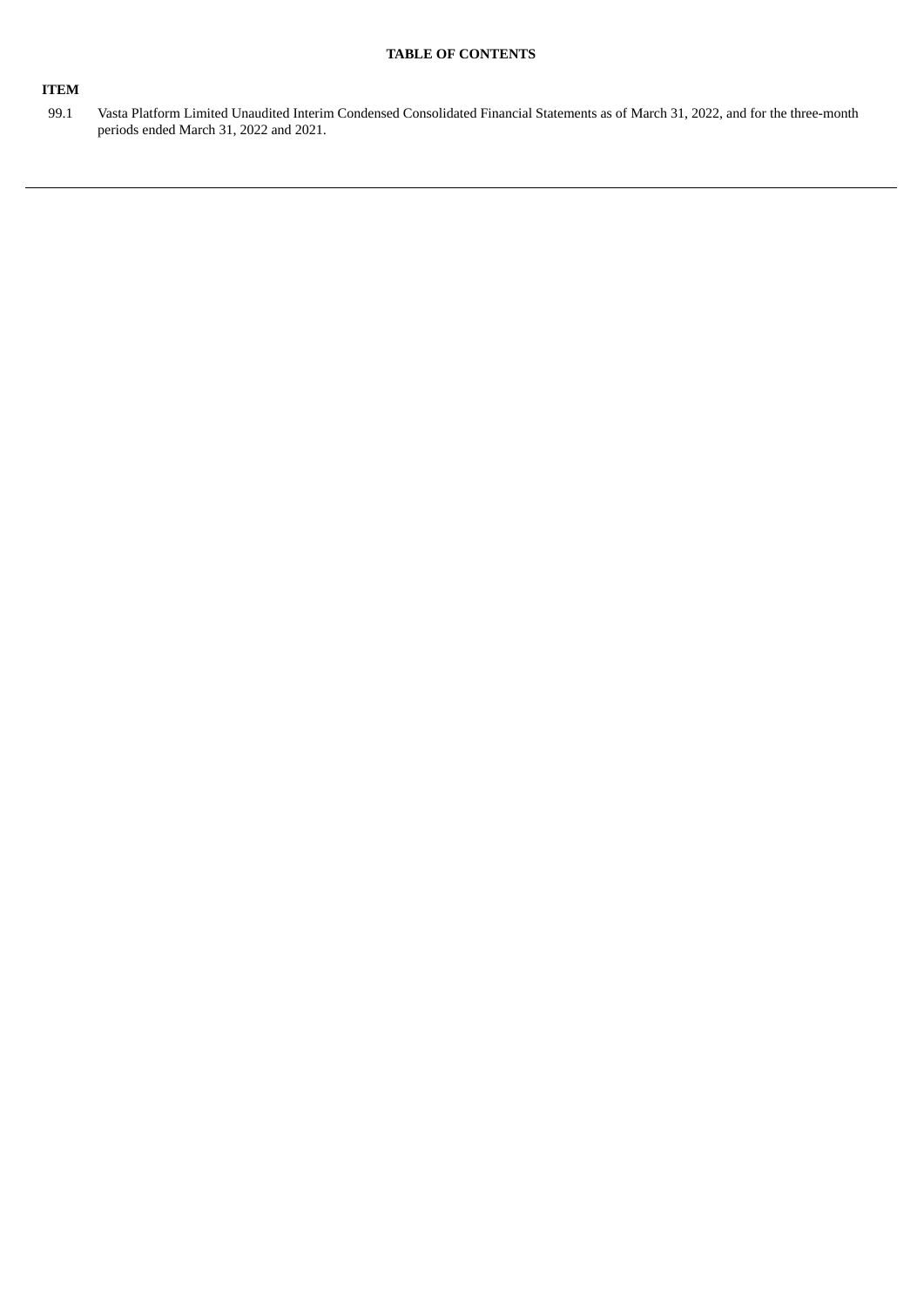# **SIGNATURE**

Pursuant to the requirements of the Securities Exchange Act of 1934, the registrant has duly caused this report to be signed on its behalf by the undersigned, thereunto duly authorized.

#### **Vasta Platform Limited**

By: /s/ Mario Ghio Junior

Name: Mario Ghio Junior Title: Chief Executive Officer

Date: May 31, 2022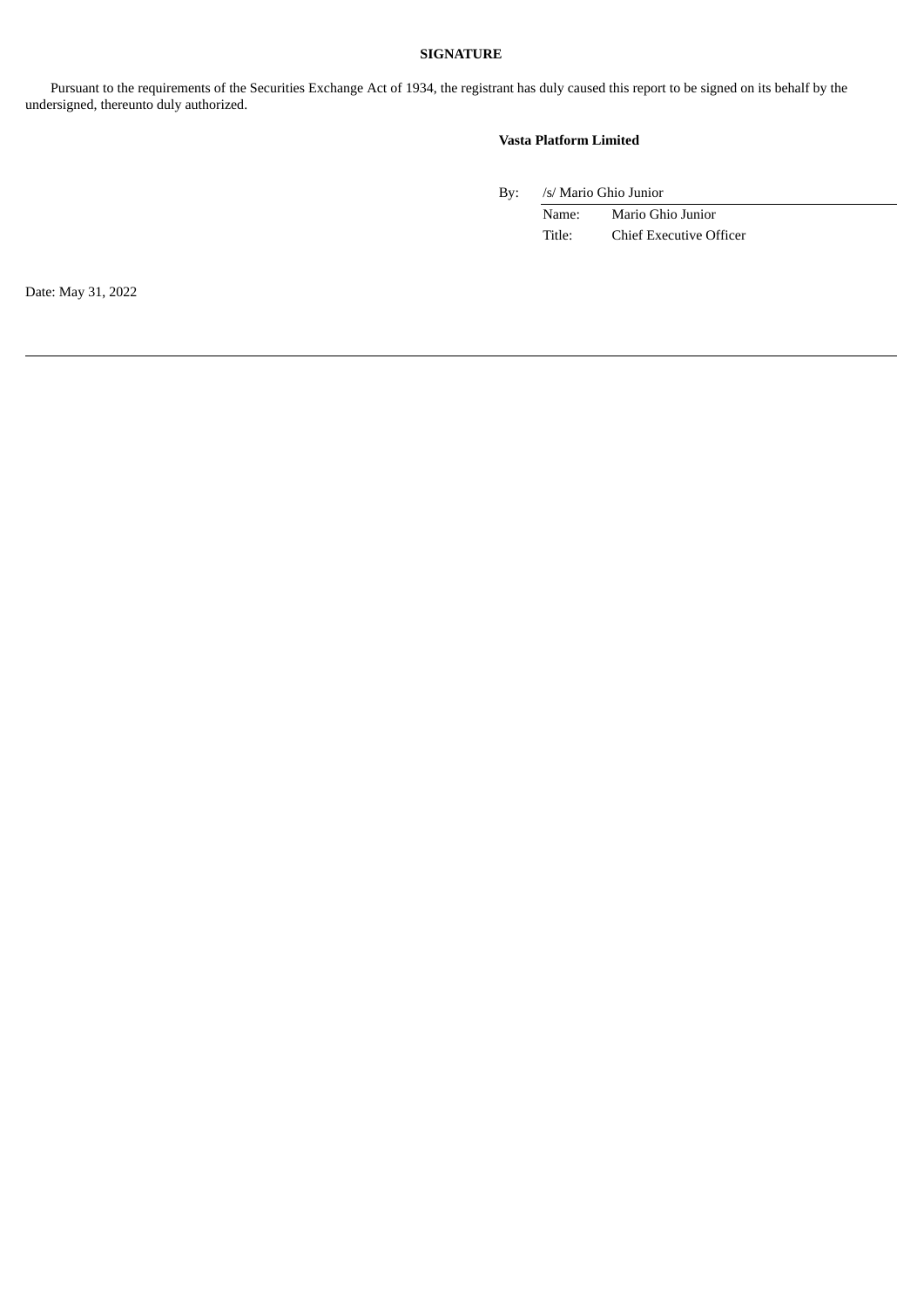# VASTA Platform Limited

**Unaudited Interim Condensed Consolidated Financial Statements Three-month period ended March 31, 2022**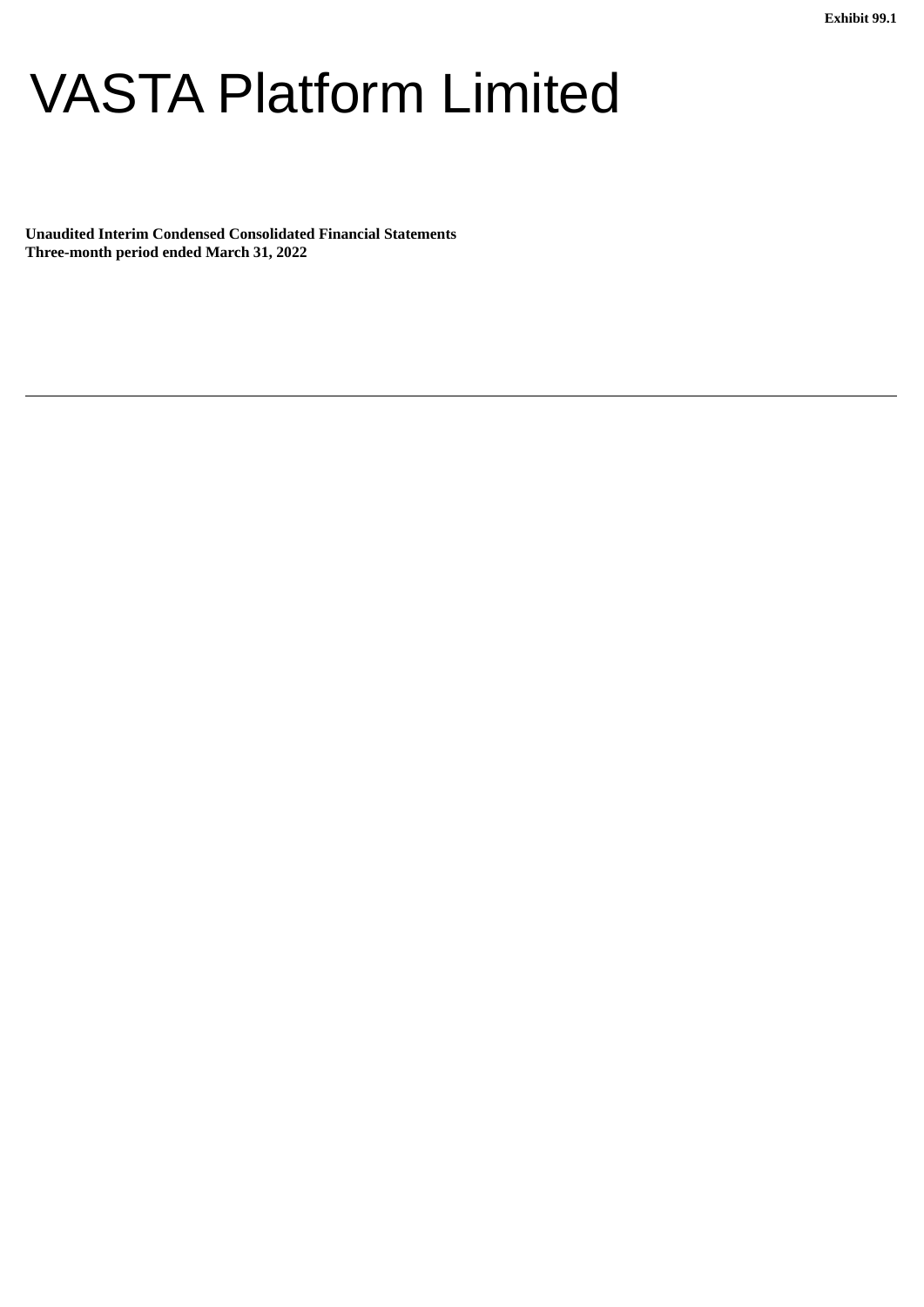# **Content**

| <b>Consolidated statement of financial position</b>                             | 3              |
|---------------------------------------------------------------------------------|----------------|
| Consolidated interim statement of profit or loss and other comprehensive income | 5              |
| Consolidated interim statement of changes in equity                             | -6             |
| <b>Consolidated interim statement of cash flows</b>                             | $\overline{7}$ |
| Notes to the condensed consolidated interim financial statements                | 9              |
|                                                                                 |                |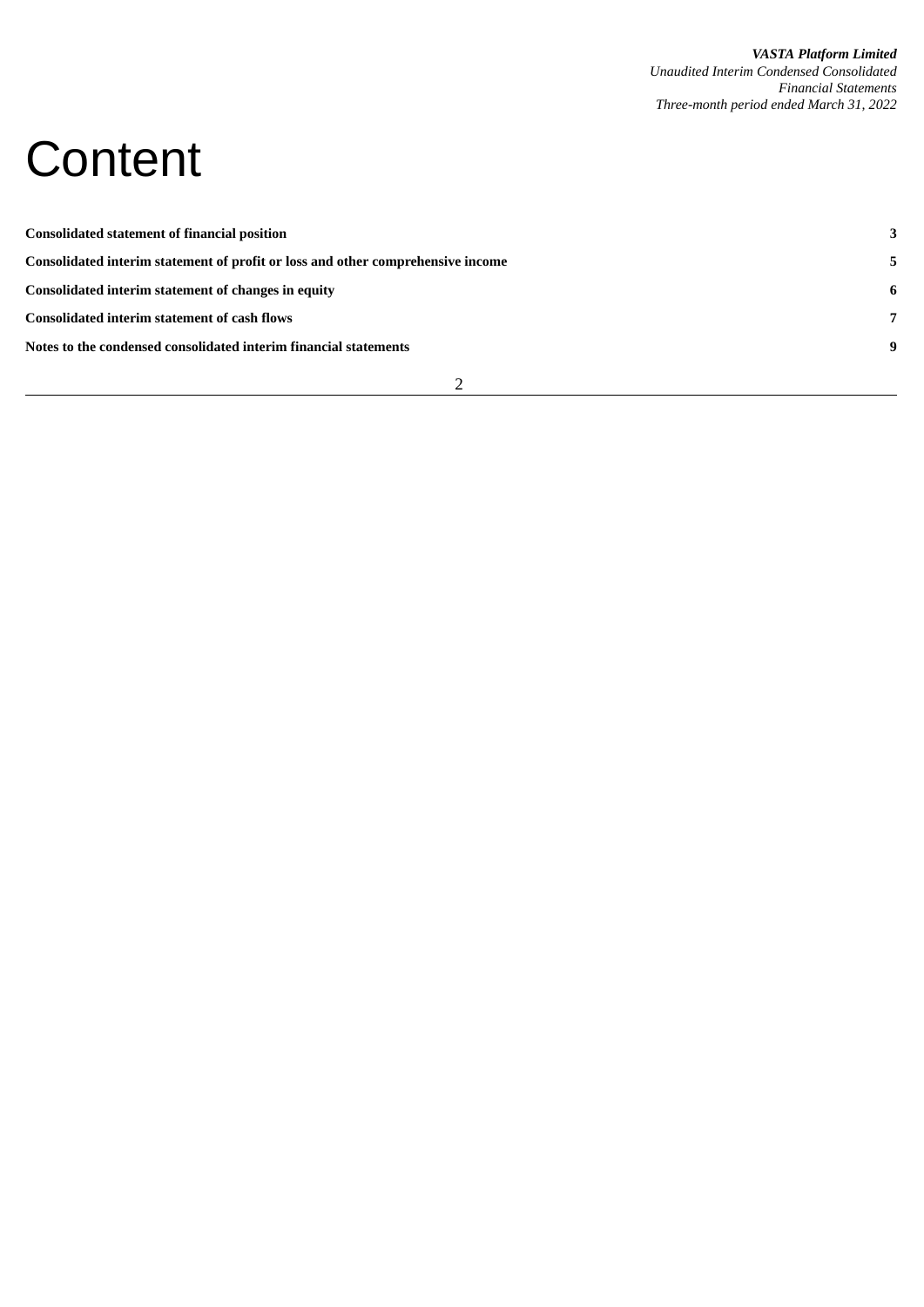# **Condensed Consolidated Interim Statement of Financial Position As of March 31, 2022 and December 31, 2021 In thousands of R\$, unless otherwise stated**

| <b>Assets</b>                                  | <b>Note</b> |           | March 31, 2022 December 31, 2021 |
|------------------------------------------------|-------------|-----------|----------------------------------|
| <b>Current assets</b>                          |             |           |                                  |
| Cash and cash equivalents                      | 7           | 145,998   | 309,893                          |
| Marketable securities                          | 8           | 303,675   | 166,349                          |
| Trade receivables                              | 9           | 576,388   | 505,514                          |
| Inventories                                    | 10          | 208,744   | 242,363                          |
| Taxes recoverable                              |             | 27,040    | 24,564                           |
| Income tax and social contribution recoverable |             | 9,689     | 8,771                            |
| Prepayments                                    |             | 57,335    | 40,069                           |
| Other receivables                              |             | 982       | 2,105                            |
| Related parties - other receivables            | 18          | 1,126     | 501                              |
| <b>Total current assets</b>                    |             | 1,330,977 | 1,300,129                        |
|                                                |             |           |                                  |
| <b>Non-current assets</b>                      |             |           |                                  |
| Judicial deposits and escrow accounts          | 19          | 177,579   | 178,824                          |
| Deferred income tax and social contribution    |             | 129,453   | 130,405                          |
| Property, plant and equipment                  | 11          | 222,265   | 185,682                          |
| Intangible assets and goodwill                 | 12          | 5,542,991 | 5,538,367                        |
|                                                |             |           |                                  |
| <b>Total non-current assets</b>                |             | 6,072,288 | 6,033,278                        |
|                                                |             |           |                                  |
| <b>Total Assets</b>                            |             | 7,403,265 | 7,333,407                        |

*The accompanying notes are an integral part of this Unaudited Condensed Consolidated Interim Financial Statements*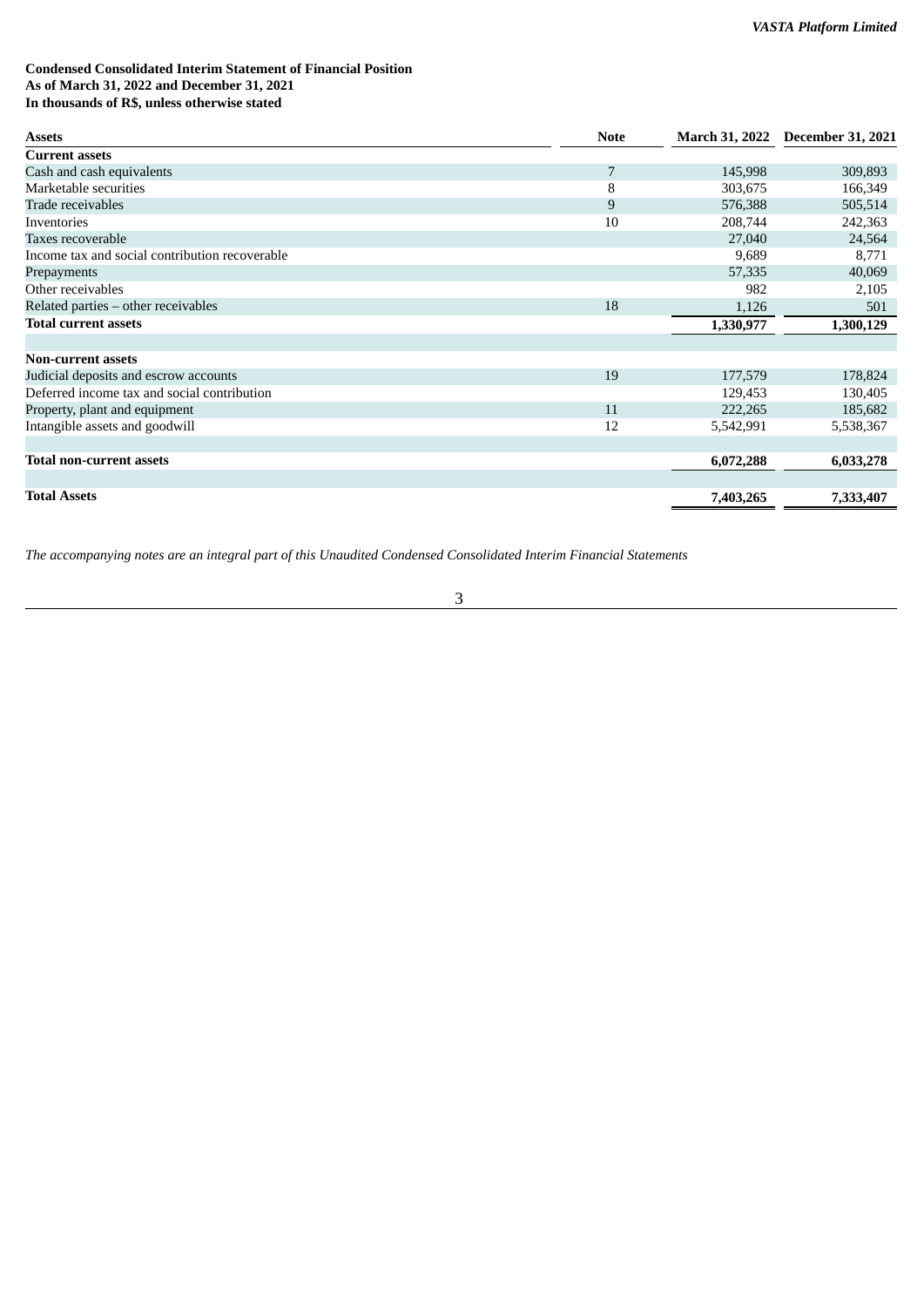## **Condensed Consolidated Interim Statement of Financial Position As of March 31, 2022 and December 31, 2021**

# **In thousands of R\$, unless otherwise stated**

| <b>Liabilities</b>                                | <b>Note</b> |            | March 31, 2022 December 31, 2021 |
|---------------------------------------------------|-------------|------------|----------------------------------|
| <b>Current liabilities</b>                        |             |            |                                  |
| Bonds and financing                               | 13          | 267,568    | 281,491                          |
| Lease liabilities                                 | 15          | 27,915     | 26,636                           |
| <b>Suppliers</b>                                  | 14          | 261,219    | 264,787                          |
| Income tax and social contribution payable        |             | 16,644     | 16,666                           |
| Salaries and social contributions                 | 17          | 75,952     | 62,829                           |
| Contractual obligations and deferred income       |             | 44,812     | 46,037                           |
| Accounts payable for business combination         | 16          | 59,296     | 20,502                           |
| Other liabilities                                 |             | 25,350     | 20,033                           |
| Other liabilities - related parties               | 18          | 30,393     | 39,271                           |
| <b>Total current liabilities</b>                  |             | 809,149    | 778,252                          |
| <b>Non-current liabilities</b>                    |             |            |                                  |
| Bonds and financing                               | 13          | 549,948    | 549,735                          |
| Lease liabilities                                 | 15          | 139,640    | 133,906                          |
| Accounts payable for business combination         | 16          | 511,364    | 511,811                          |
| Provision for tax, civil and labor losses         | 19          | 652,015    | 646,850                          |
| Contract liabilities and deferred income          |             | 4,544      | 128                              |
| Other liabilities                                 |             | 47,080     | 47,516                           |
| <b>Total non-current liabilities</b>              |             |            |                                  |
|                                                   |             | 1,904,591  | 1,889,946                        |
| <b>Shareholder's Equity</b>                       |             |            |                                  |
| <b>Share Capital</b>                              | 21          | 4,820,815  | 4,820,815                        |
| Capital reserve                                   |             | 65,614     | 61,488                           |
| Treasury shares                                   |             | (23, 880)  | (23, 880)                        |
| <b>Accumulated losses</b>                         |             | (173, 024) | (193, 214)                       |
| <b>Total Shareholder's Equity</b>                 |             | 4,689,525  | 4,665,209                        |
|                                                   |             |            |                                  |
| <b>Total Liabilities and Shareholder's Equity</b> |             | 7,403,265  | 7,333,407                        |

*The accompanying notes are an integral part of this Unaudited Condensed Consolidated Interim Financial Statements*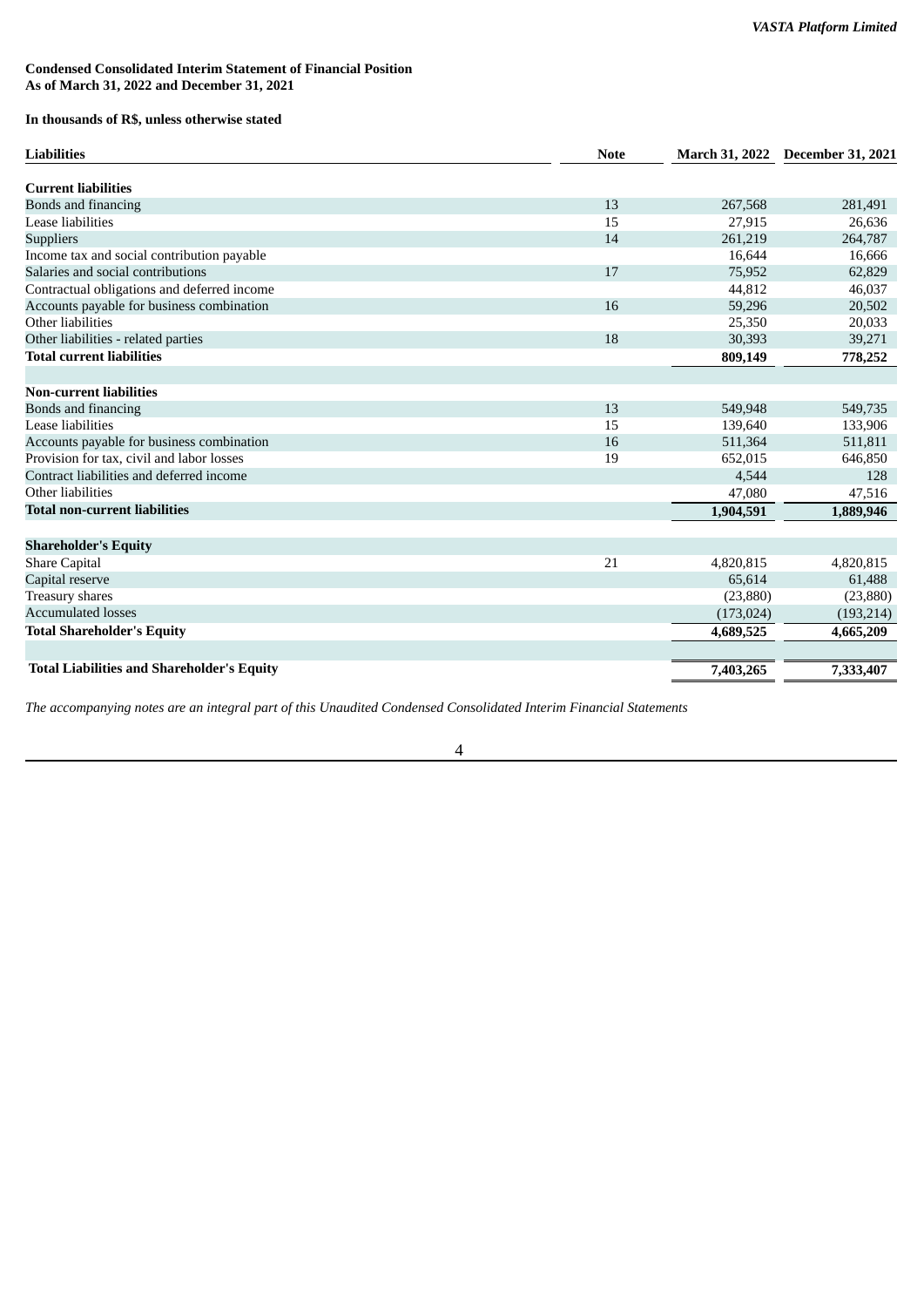Unaudited Condensed Consolidated Interim Statement of Profit or Loss and Other Comprehensive Income for the three-month period ended **March 31, 2022 and 2021 In thousands of R\$, except earnings for share**

|                                                         | <b>Note</b> | <b>March 31, 2022</b> | <b>March 31, 2021</b> |
|---------------------------------------------------------|-------------|-----------------------|-----------------------|
|                                                         |             |                       |                       |
| Net revenue from sales and services                     | 22          | 380,581               | 280,832               |
| <b>Sales</b>                                            |             | 371,886               | 274,884               |
| <b>Services</b>                                         |             | 8,695                 | 5,948                 |
| Cost of goods sold and services                         | 23          | (129, 237)            | (113,982)             |
| <b>Gross profit</b>                                     |             | 251,344               | 166,850               |
| <b>Operating income (expenses)</b>                      |             |                       |                       |
| General and administrative expenses                     | 23          | (126,088)             | (109, 876)            |
| Commercial expenses                                     | 23          | (47, 933)             | (49,509)              |
| Other operating income, net                             | 23          | 933                   | 2,467                 |
| Impairment losses on trade receivables                  | 9 and 23    | (8,896)               | (2,609)               |
| <b>Profit before finance result and taxes</b>           |             | 69,360                | 7,323                 |
| <b>Finance result</b>                                   |             |                       |                       |
| Finance income                                          | 24          | 15,269                | 5,463                 |
| <b>Finance costs</b>                                    | 24          | (57, 963)             | (19, 715)             |
|                                                         |             |                       |                       |
| Profit (Loss) before income tax and social contribution |             | 26,666                | (6,929)               |
| Income tax and social contribution                      | 20          | (6, 476)              | 1,412                 |
|                                                         |             |                       |                       |
| Profit (Loss) for the period                            |             | 20,190                | (5,517)               |
| Basic earnings (loss) per share $-$ R\$                 | 21          | 0,242                 | (0,066)               |
| Diluted earnings (loss) per share $-$ R\$               | 21          | 0,239                 | (0,065)               |

*The accompanying notes are an integral part of this Unaudited Condensed Consolidated Interim Financial Statements*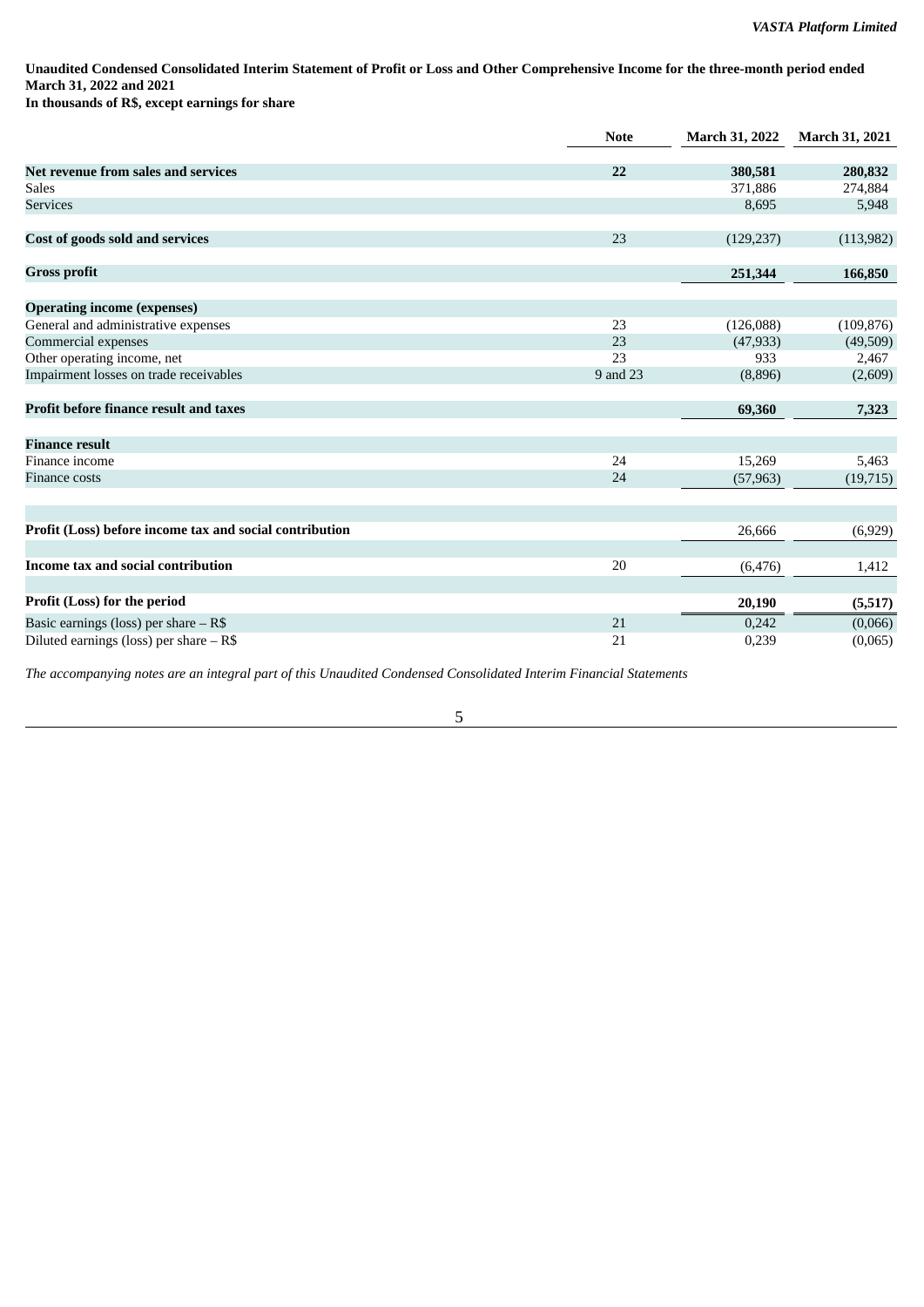# **Condensed Consolidated Interim Statement of Changes in Equity For the three-month periods ended March 31, 2022 and 2021 In thousands of R\$, unless otherwise stated**

|                                        |           |              | <b>Share-based</b> | <b>Share-based</b>        |                 |             | <b>Total</b>         |
|----------------------------------------|-----------|--------------|--------------------|---------------------------|-----------------|-------------|----------------------|
|                                        |           | Share        |                    | compensation compensation |                 |             | <b>Shareholders'</b> |
|                                        | Share     | issuance     | reserve            | reserve                   | <b>Treasury</b> | Accumulated | <b>Equity/Net</b>    |
|                                        | Capital   | <b>costs</b> | (granted)          | (vested)                  | shares          | losses      | Investment           |
| <b>Balance as of December 31,2020</b>  | 4,961,988 | (141, 173)   | 38,962             |                           |                 | (74, 460)   | 4,785,317            |
| Loss for the period                    |           |              |                    |                           |                 | (5,517)     | (5,517)              |
| Share based compensations granted and  |           |              |                    |                           |                 |             |                      |
| issued                                 |           |              | 5,271              |                           |                 |             | 5,271                |
| <b>Balance as of March 31, 2021</b>    | 4,961,988 | (141, 173)   | 44,233             |                           |                 | (79, 977)   | 4,785,071            |
|                                        |           |              |                    |                           |                 |             |                      |
|                                        |           |              |                    |                           |                 |             |                      |
| <b>Balance as of December 31, 2021</b> | 4,961,988 | (141, 173)   | 30,445             | 31,043                    | (23, 880)       | (193, 214)  | 4,665,209            |
| Profit for the period                  |           |              |                    |                           |                 | 20,190      | 20,190               |
| Share based compensations granted and  |           |              |                    |                           |                 |             |                      |
| issued                                 |           |              | 4,126              |                           |                 |             | 4,126                |
| <b>Balance as of March 31, 2022</b>    | 4,961,988 | (141, 173)   | 34,571             | 31,043                    | (23, 880)       | (173, 024)  | 4,689,525            |

*The accompanying notes are an integral part of this Unaudited Condensed Consolidated Interim Financial Statements*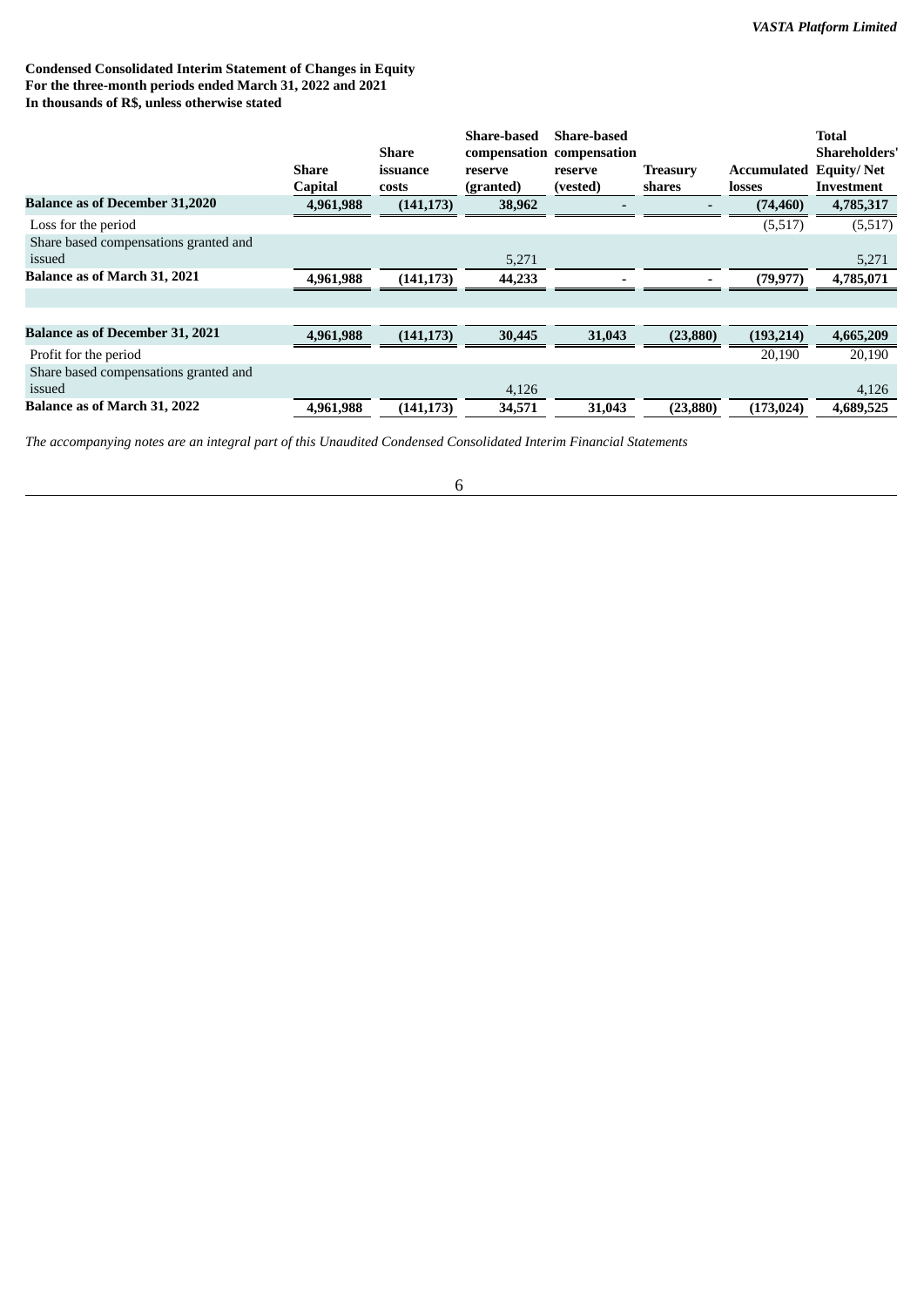# **Unaudited Condensed Consolidated Interim Statement of Cash Flows For the three-month periods ended March 31, 2022 and 2021**

# **In thousands of R\$ unless otherwise stated**

|                                                                 |              | Three-month period ended March 31, |           |  |
|-----------------------------------------------------------------|--------------|------------------------------------|-----------|--|
|                                                                 | <b>Notes</b> | 2022                               | 2021      |  |
| <b>CASH FLOWS FROM OPERATING ACTIVITIES</b>                     |              |                                    |           |  |
| Profit (loss) before income tax and social contribution         |              | 26,666                             | (6,929)   |  |
| <b>Adjustments for:</b>                                         |              |                                    |           |  |
| Depreciation and amortization                                   | 11 and 12    | 64,287                             | 48.585    |  |
| Impairment losses on trade receivables                          | 9            | 8,896                              | 2,609     |  |
| Reversal of provision for tax, civil and labor losses           | 19           | (6,109)                            | (740)     |  |
| Interest on provision for tax, civil and labor losses           | 19           | 11,454                             | 5,630     |  |
| Provision for obsolete inventories                              | 10           | 6,780                              | 4,838     |  |
| Interest on bonds and financing                                 |              | 23,975                             | 6,077     |  |
| Contractual obligations and right to returned goods             |              | (10, 732)                          | (6,220)   |  |
| Imputed interest on suppliers                                   |              |                                    | 1,452     |  |
| Interest on accounts payable for business combination           |              | 13,694                             | 167       |  |
| Share-based payment expense                                     |              | 4,126                              | 5,271     |  |
| Interest on lease liabilities                                   | 15           | 3,596                              | 4,022     |  |
| Interest on marketable securities incurred                      | 24           | (11, 459)                          | (3,298)   |  |
| Disposals of right of use assets and lease liabilities          | 11 and 15    | (1,285)                            | 14        |  |
|                                                                 |              |                                    |           |  |
| <b>Changes</b> in                                               |              | 133,889                            | 61,478    |  |
| Trade receivables                                               | 9            | (79, 574)                          | 3,133     |  |
| Inventories                                                     | 10           | 26,787                             | 4,564     |  |
| Prepayments                                                     |              | (17, 266)                          | 1,588     |  |
| Taxes recoverable                                               |              | (2,434)                            | (184)     |  |
| Judicial deposits and escrow accounts                           | 19           | 1,245                              | 644       |  |
| Other receivables                                               |              | 1,123                              |           |  |
| Suppliers                                                       | 14           | (3,568)                            | (16, 804) |  |
| Salaries and social charges                                     | 17           | 13,153                             | (6)       |  |
| Tax payable                                                     |              | (5, 852)                           | (2,000)   |  |
| Contractual obligations and deferred income                     |              | 13,976                             | (3, 128)  |  |
| Other receivables and liabilities from related parties          | 18           | (9,504)                            | 20,281    |  |
| Other liabilities                                               |              | 4,880                              | 2,287     |  |
| <b>Cash from operating activities</b>                           |              | 76,855                             | 71,853    |  |
| Income tax and social contribution paid                         |              | (523)                              |           |  |
| Interest on liabilities paid                                    | 15           | (3,750)                            | (4,021)   |  |
| Payment of interest on bonds and financing                      |              | (37, 640)                          | (12, 215) |  |
| Payment of provision for tax, civil and labor losses            | 19           | (180)                              | (9)       |  |
| Net cash generated by operating activities                      |              | 34,762                             | 55,608    |  |
| <b>CASH FLOWS FROM INVESTING ACTIVITIES</b>                     |              |                                    |           |  |
| Acquisition of property, plant and equipment                    | 11           | (34, 435)                          | (2,481)   |  |
| Additions of intangible assets                                  | 12           | (19, 716)                          | (9,107)   |  |
| Acquisition of subsidiaries net of cash acquired                | 5            | (8, 475)                           | (36, 663) |  |
| Proceeds from (purchase of) investment in marketable securities | 8            | (125, 866)                         | 234,819   |  |
| Net cash (applied in) from investing activities                 |              | (188, 492)                         | 186,568   |  |
|                                                                 |              |                                    |           |  |

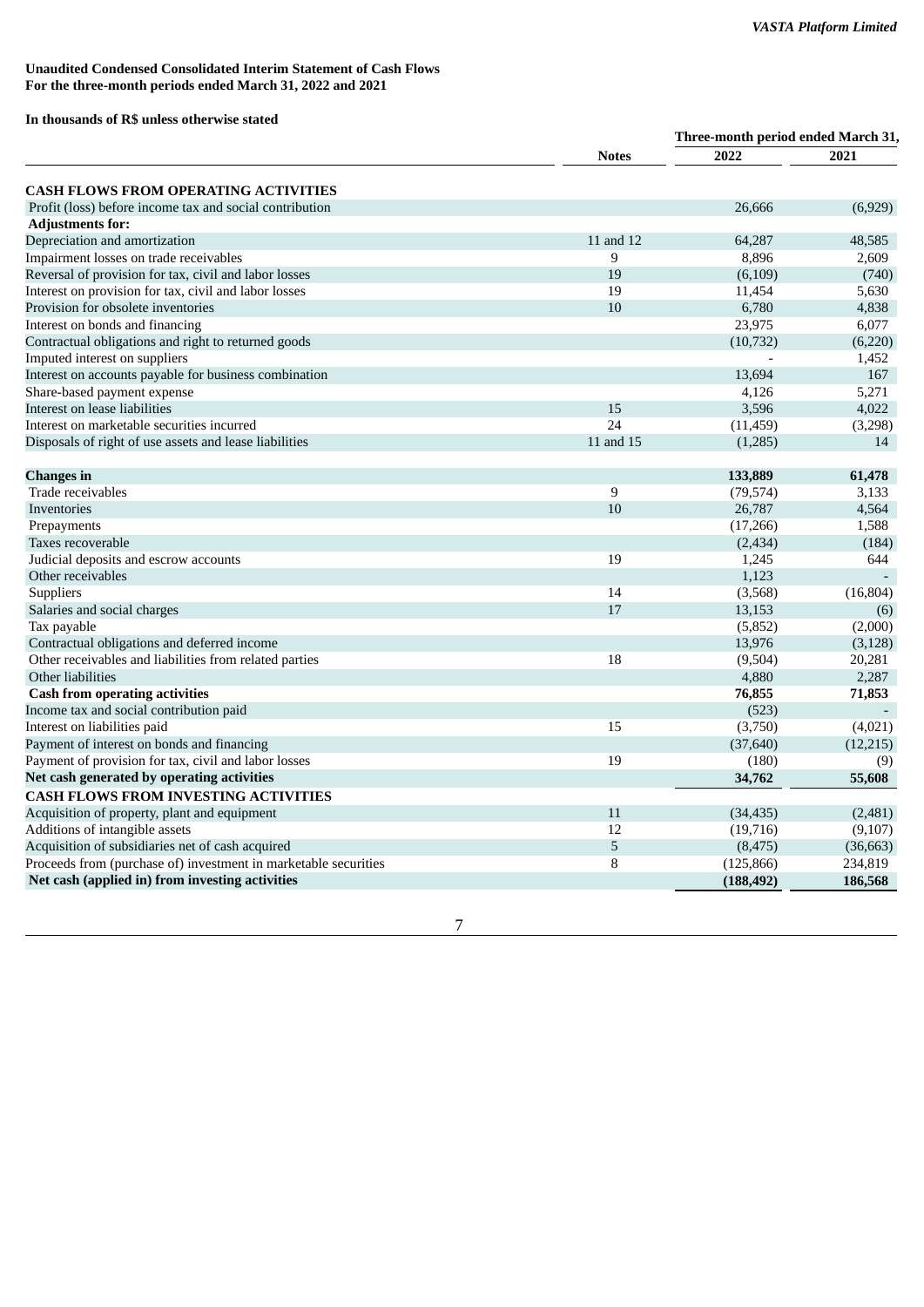# **Unaudited Condensed Consolidated Interim Statement of Cash Flows For the three-month periods ended March 31, 2022 and 2021 In thousands of R\$ unless otherwise stated**

# **CASH FLOWS FROM FINANCING ACTIVITIES**

| Payments of loans from related parties                |    |            | (20, 884)  |
|-------------------------------------------------------|----|------------|------------|
| Lease liabilities paid                                | 15 | (5,654)    | (4,977)    |
| Payments of bonds and financing                       |    |            | (100,000)  |
| Payments of accounts payable for business combination | 16 | (4,511)    | (12, 378)  |
| Net cash applied in financing activities              |    | (10, 165)  | (138, 239) |
|                                                       |    |            |            |
| NET (DECREASE) INCREASE IN CASH AND CASH EQUIVALENTS  |    | (163, 895) | 103,937    |
|                                                       |    |            |            |
| Cash and cash equivalents at beginning of period      |    | 309.893    | 311,156    |
| Cash and cash equivalents at end of period            |    | 145,998    | 415,093    |
|                                                       |    |            |            |
| NET (DECREASE) INCREASE IN CASH AND CASH EQUIVALENTS  |    | (163, 895) | 103,937    |
|                                                       |    |            |            |

*The accompanying notes are an integral part of this Unaudited Condensed Consolidated Interim Financial Statements*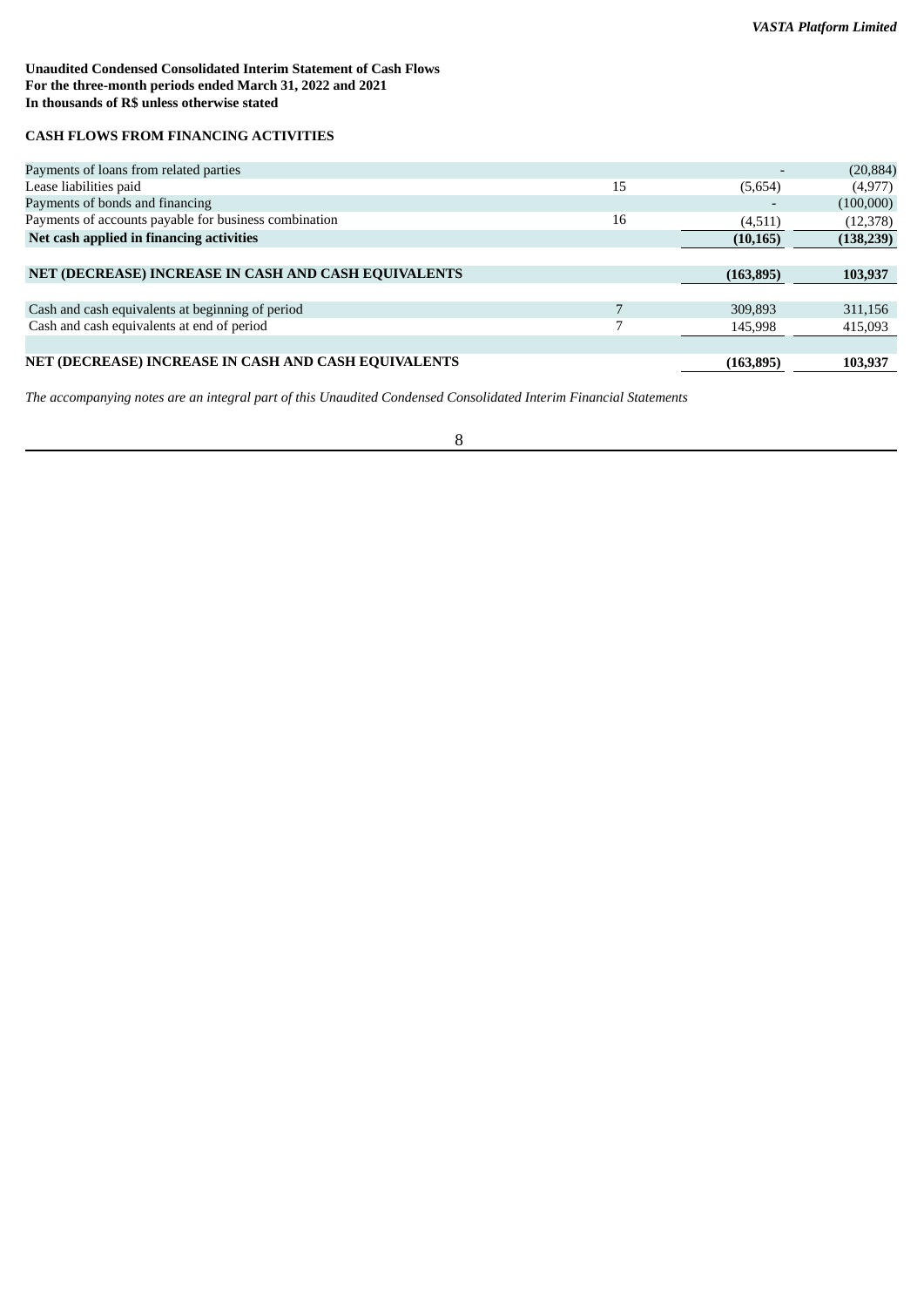#### **Notes to the Unaudited Interim Condensed Consolidated Financial Statements** *(Amounts in thousands of R\$, unless otherwise stated)*

#### **1. Corporate information**

#### **1.1 The Company**

Vasta Platform Ltd. (herein referred to as the "Company", or previously named "Vasta Platform", "Vasta's Parent Company" or "Business") is a publicly held company incorporated in the Cayman Islands on October 16, 2019, with headquarters in the city of São Paulo, Brazil. The Company is a technologypowered education content providing end-to-end educational and digital solutions that cater to all needs of private schools operating in the K-12 educational segment. Vasta's fiscal year begins on January 1 of each year and ends on December 31 of the same year.

The Company has built a "Platform as a Service" solution or PaaS, with two main modules: Content & EdTech Platform and Digital Services. The Company's Content & EdTech Platform combines a multi-brand and tech-enabled array with printed and digital content through long-term contracts with partner schools.

Since July 31, 2020, Vasta Platform Ltd. has been a publicly-held company registered with SEC ("The US Securities and Exchange Commission) and its shares are traded on Nasdaq Global Select Market under ticker symbol "VSTA".

#### **1.2 Significant events during the period**

#### **(a) Business Combination**

On January 14, 2022, the Company acquired the companies Phidelis Tecnologia Desenvolvimento de Sistemas Ltda. and MVP Consultoria e Sistemas Ltda. ("Phidelis"), when the control over the entity was transferred upon all conditions established on the share purchase agreement and the liquidation was completed.

Phidelis is a complete platform of academic and financial management for K-12 schools, providing (i) software licensing and development, and (ii) messaging, retention, enrollment and default management for schools and students. In addition to aggregating a digital solution and bringing in new clients, Phidelis' team will support the development of Vasta's digital services platform.

The Consolidated Financial Statements comprise the following entities, which are all fully owned by the Company:

| Company                                                           | <b>March 31, 2022</b> | <b>December 31, 2021</b> |
|-------------------------------------------------------------------|-----------------------|--------------------------|
|                                                                   | Interest %            | Interest %               |
| Somos Sistemas de Ensino S.A ("Somos Sistemas")                   | 100%                  | 100%                     |
| Livraria Livro Fácil Ltda. ("Livro Fácil")                        | 100%                  | 100%                     |
| A & R Comercio e Serviços de Informática Ltda. ("Pluri")          | 100%                  | 100%                     |
| Mind Makers Editora Educacional ("Mind Makers")                   | 100%                  | 100%                     |
| Colégio Anglo São Paulo                                           | 100%                  | 100%                     |
| Meritt Informação Educacional Ltda ("Meritt")                     | 100%                  | 100%                     |
| Sociedade Educacional da Lagoa Ltda ("SEL")                       | 100%                  | 100%                     |
| Nota 1000 Serviços Educacionais Ltda ("Redação Nota 1000")        | 100%                  | 100%                     |
| EMME - Produções de Materiais em Multimídia Ltda ("EMME").        | 100%                  | 100%                     |
| Editora De Gouges S.A ("De Gouges")                               | 100%                  | 100%                     |
| Phidelis Tecnologia Desenvolvimento de Sistemas Ltda ("Phidelis") | 100%                  | $\overline{\phantom{a}}$ |
| MVP Consultoria e Sistemas Ltda. ("MVP")                          | 100%                  |                          |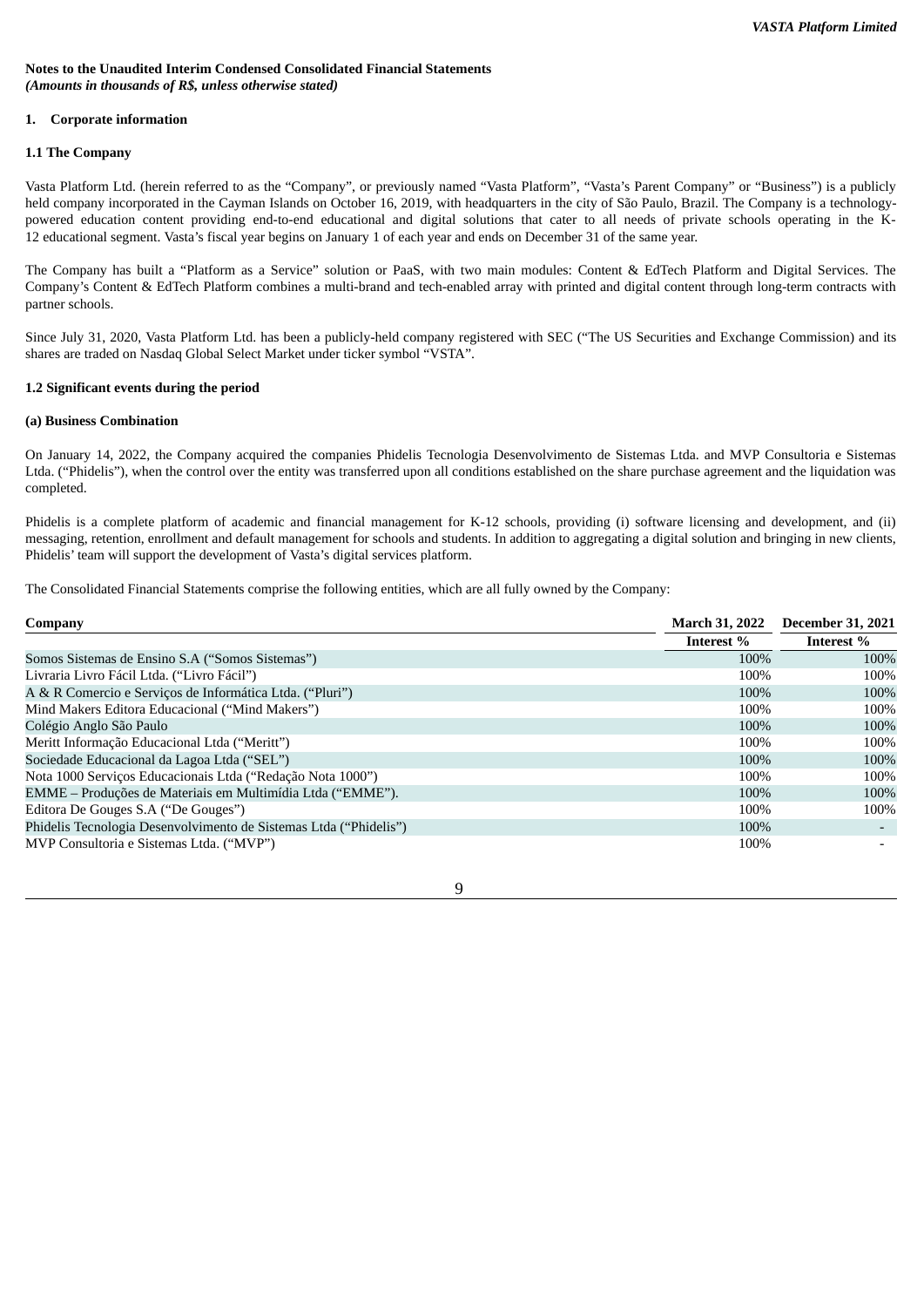#### **2. Basis of accounting**

These interim financial statements for the three-month period ended 31 March 2022 have been prepared in accordance with IAS 34 Interim Financial Reporting and should be read in conjunction with the Group's last annual consolidated financial statements as at and for the year ended 31 December 2021 ('last annual financial statements'). They do not include all of the information required for a complete set of financial statements prepared in accordance with IFRS Standards. However, selected explanatory notes are included to explain events and transactions that are significant to an understanding of the changes in the Group's financial position and performance since the last annual financial statements.

These Condensed Consolidated Interim Financial Statements are presented in thousands of Brazilian Reais ("R\$"), which is the Company functional currency. All financial information presented in R\$ has been rounded to the nearest thousand, except as otherwise indicated.

#### **3. Use of judgements and estimates**

In preparing these interim financial statements, management has made judgements and estimates that affect the application of accounting policies and the reported amounts of assets and liabilities, income and expense. Actual results may differ from these estimates.

The significant judgements made by management in applying the Group's accounting policies and the key sources of estimation uncertainty were the same as those described in the last annual financial statements.

#### **Measurement of fair values**

A number of the Group's accounting policies require the measurement of fair values, for both financial and non-financial assets and liabilities.

In estimating the fair value of an asset or a liability, the Company uses market-observable data to the extent it is available. All assets and liabilities for which fair value is measured or disclosed in the financial statements are categorized within the fair value hierarchy, described as follows, based on the lowest level input that is significant to the fair value measurement as a whole:

- Level 1 quoted prices (unadjusted) in active markets for identical assets or liabilities.
- Level 2 valuation techniques for which the lowest level input that is significant to the fair value measurement is directly or indirectly observable.
- Level 3 valuation techniques for which the lowest level input that is significant to the fair value measurement is unobservable.

Where Level 1 inputs are not available, if needed, the Company engages third party qualified appraisers to perform the valuation using Level 2 and / or Level 3 inputs. If the inputs used to measure the fair value of an asset or a liability are categorized in different levels of the fair value hierarchy, then the fair value measurement is categorized in its entirety in the same level of the fair value hierarchy as the lowest level input that is significant to the entire measurement.

The Company's management establishes the appropriate valuation techniques and inputs to the model, working closely with the qualified external advisors when they are engaged in such activities.

The valuations of identifiable assets and contingent liabilities in business combinations could be particularly sensitive to changes in one or more unobservable inputs considered in the valuation process. Further information on the assumptions used in the valuation process of such items is provided in Note 5.

Fair value measurement assumptions are also used for determination of expenses with Share-based Compensation, which are disclosed in Note 21.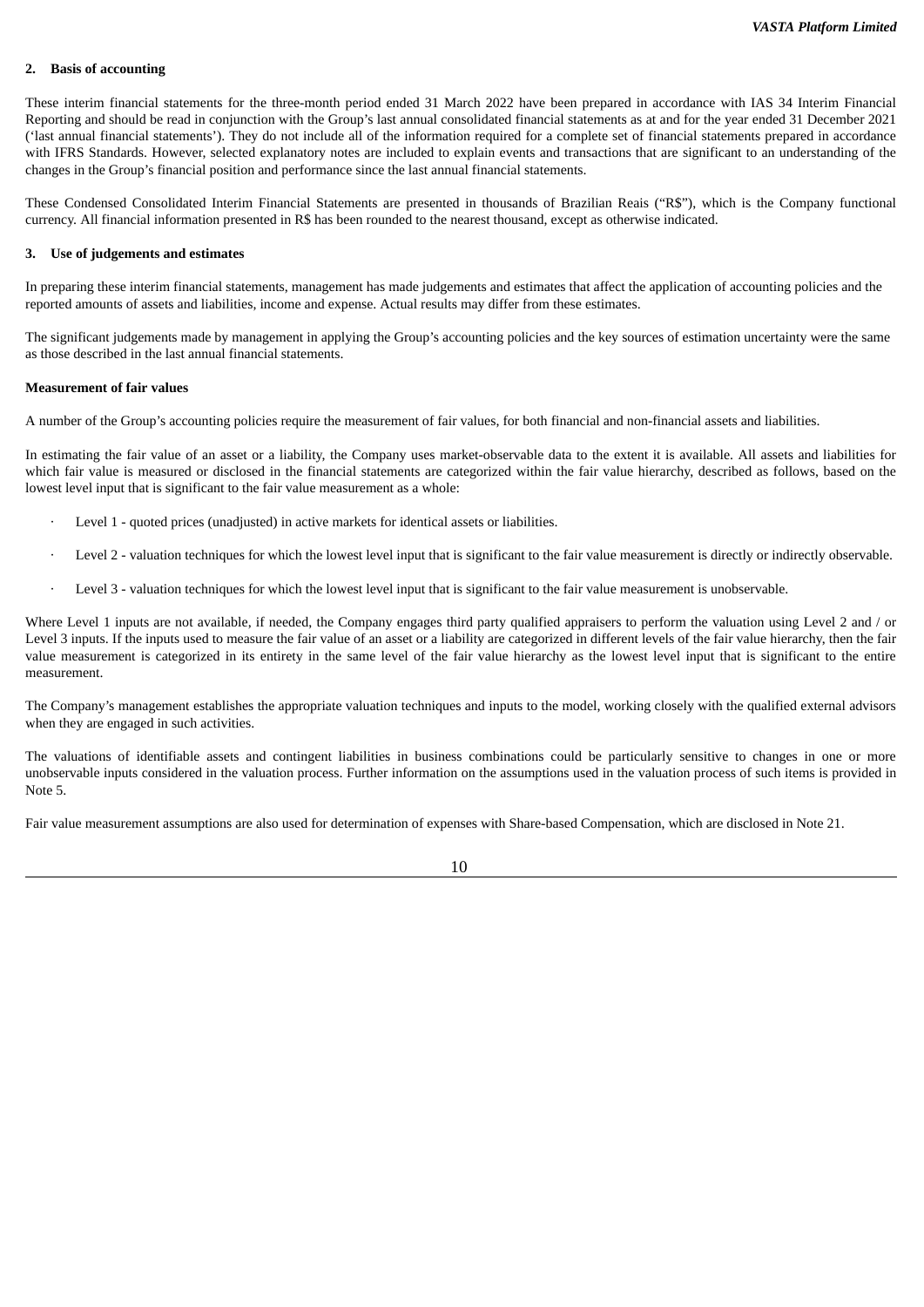#### **4. Significant accounting policies**

The accounting policies applied in these interim financial statements are the same as those applied in the Group's consolidated financial statements as at and for the year ended 31 December 2021. The accounting policies have been consistently applied to all consolidated companies. There are no new accounting policies that could be applicable since January 1, 2022 or early adopted in the Unaudited Consolidated Interim Financial Statements.

#### **5 Business Combinations**

As mentioned in Note 1.2, on January 14, 2022, the Company acquired the companies Phidelis Tecnologia Desenvolvimento de Sistemas Ltda. and MVP Consultoria e Sistemas Ltda. ("Phidelis"), when the control over the entity was transferred upon all conditions established on the share purchase agreement and the liquidation was completed.

The Company will pay the total amount of R\$17,057, of which R\$8,854 was paid in cash on the acquisition date and the remaining amount of R\$8,203 to be paid in 2-year installments. The contract has an earn-out clause of R\$20,637, which will be paid in 3 installments adjusted by the IPCA, linked to the achievement of performance targets between 2022 and 2025. Phidelis is a complete platform of academic and financial management for K-12 schools, providing (i) software licensing and development, and (ii) messaging, retention, enrollment and default management for schools and students. In addition to aggregating a digital solution and bringing in new clients, Phidelis' team will support the development of Vasta's digital services platform.

The acquisitions were accounted for using the acquisition method of accounting, i.e., the consideration transferred, and the net identifiable assets acquired, and liabilities assumed were measured at fair value, while goodwill is measured as the excess of consideration paid over those items. The following table presents the net identifiable assets acquired and liabilities assumed for each business combination in 2022:

|                                            | <b>Phidelis</b>          | <b>MVP</b> | <b>Total</b> |
|--------------------------------------------|--------------------------|------------|--------------|
| <b>Current assets</b>                      |                          |            |              |
| Cash and cash equivalents                  | 162                      | 217        | 379          |
| Trade receivables                          | 65                       | 131        | 196          |
| Taxes recoverable                          |                          | 4          | 5            |
| <b>Total current assets</b>                | 228                      | 352        | 580          |
| <b>Non-current assets</b>                  |                          |            |              |
| Property, plant and equipment              |                          | 73         | 73           |
| Intangible assets - Software               | 510                      | 2,635      | 3,145        |
| <b>Total non-current assets</b>            | 510                      | 2,708      | 3,218        |
| <b>Total Assets</b>                        | 738                      | 3,060      | 3,798        |
|                                            |                          |            |              |
| <b>Current liabilities</b>                 |                          |            |              |
| Salaries and social contributions          | 24                       | 6          | 30           |
| Taxes payable                              | 34                       | 10         | 44           |
| Income tax and social contribution payable | $\overline{\phantom{a}}$ | 80         | 80           |
| Other liabilities                          | $\overline{2}$           | 10         | 12           |
| <b>Total current liabilities</b>           | 60                       | 106        | 166          |
| <b>Total liabilities</b>                   | 60                       | 106        | 166          |
| Net identifiable assets at fair value (A)  | 678                      | 2,954      | 3,632        |
| Total of Consideration transferred (B)     | 5,944                    | 31,751     | 37,695       |
| Goodwill $(B - A)$                         | 5,266                    | 28,797     | 34,063       |

From the date of acquisition to March 31, 2022, MVP and Phidelis contributed to the Condensed Consolidated Interim Financial Statements net sales and services the amount of R\$834 and R\$344, respectively, and net profit in the amount of R\$15 and R\$388, respectively.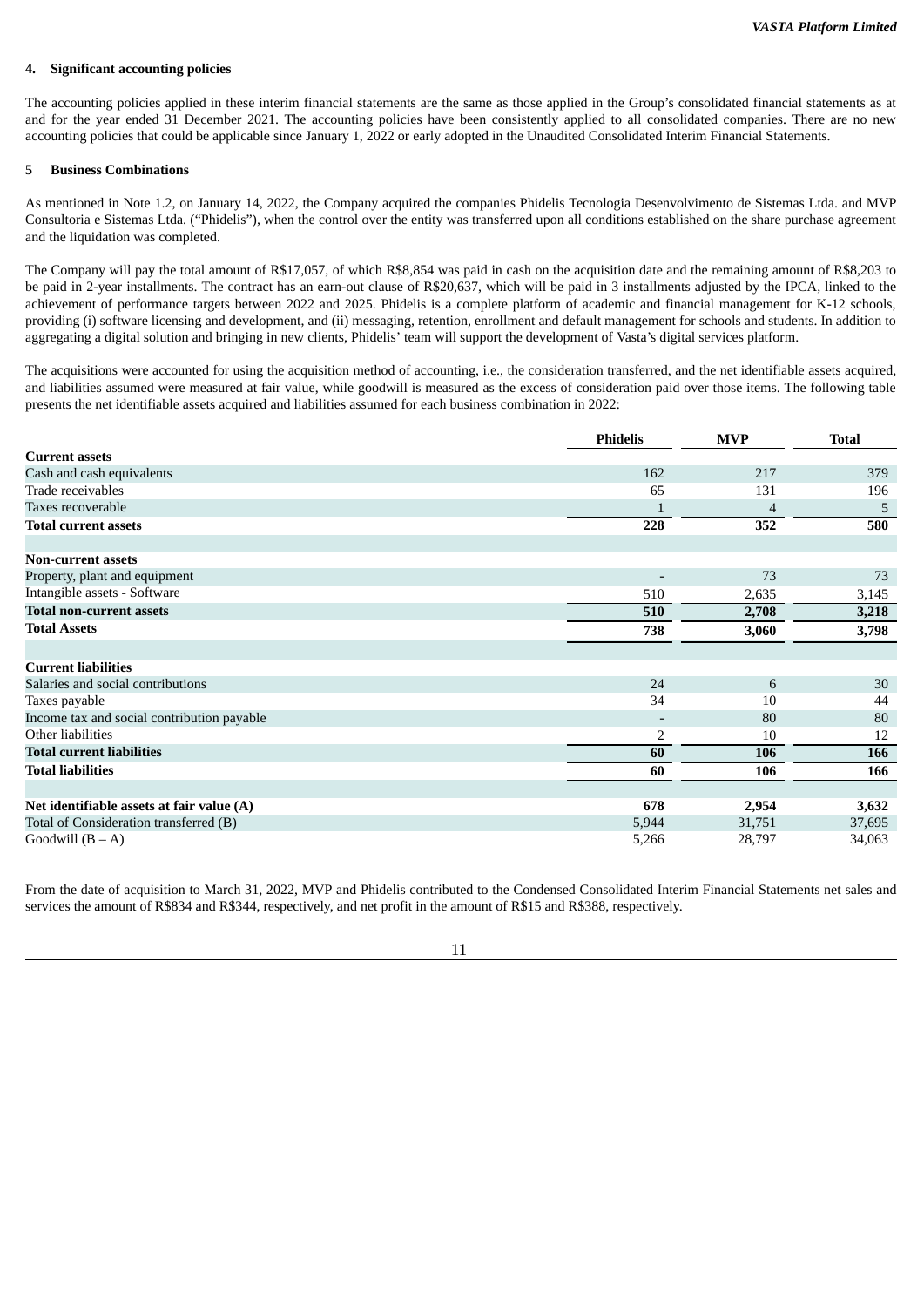#### **6 Financial Instruments and risk management**

The Company holds the following financial instruments:

#### **March 31, 2022 December 31, 2021**

| <b>Assets - Amortized cost</b>            |           |           |
|-------------------------------------------|-----------|-----------|
| Cash and cash equivalents                 | 145,998   | 309,893   |
| <b>Marketable Securities</b>              | 303,675   | 166,349   |
| Trade receivables                         | 576,388   | 505,514   |
| Other receivables                         | 982       | 2,105     |
| Related parties - other receivables       | 1,126     | 501       |
|                                           | 1,028,169 | 984,362   |
|                                           |           |           |
| <b>Liabilities - Amortized cost</b>       |           |           |
| Bonds and financing                       | 817,516   | 831,226   |
| Lease liabilities                         | 167,555   | 160,542   |
| <b>Reverse Factoring</b>                  | 98,953    | 97,619    |
| <b>Suppliers</b>                          | 162,266   | 167,168   |
| Accounts payable for business combination | 570,660   | 532,313   |
| Other liabilities - related parties       | 30,393    | 39,271    |
|                                           | 1,847,343 | 1,828,139 |

The Company's financial instruments are recorded in the Condensed Consolidated Interim Statement of Financial Position at amounts that are consistent with their fair values.

#### **Credit Risk**

The maximum exposure to credit risk at the end of the reporting period is the carrying amount of each class of financial assets mentioned above.

Credit risk arises from the potential default of a counterparty on an agreement or financial instrument, resulting in financial loss. The Company is exposed to credit risk in its operating activities (mainly in connection with trade receivables, see Note 9) and financial activities that include reverse factoring deposits with banks and other financial institutions and other financial instruments contracted.

The Company mitigates its exposure to credit risks associated with financial instruments, deposits in banks and short-term investments by investing in prime financial institutions and in accordance with limits previously set in the Company's policy. See Notes 7 and 8.

To mitigate risks associated with trade receivables, the Company adopts a sales policy and an analysis of the financial and equity condition of its counterparties. The sales policy is directly associated with the level of credit risk the Company is willing to accept in the normal course of its business.

The diversification of its receivable's portfolio, the selectivity of its customers, as well as the monitoring of sales financing terms and individual position limits are procedures adopted to minimize defaults or losses in the realization of trade receivables. Thus, the Company does not have significant credit risk exposure to any single counterparty or any group of counterparties having similar characteristics.

Furthermore, the Company reviews the recoverable amount of its trade receivables at the end of each reporting period to ensure that adequate credit losses are recorded. See Note 9.

#### **7 Cash and cash equivalents**

**a. Composition**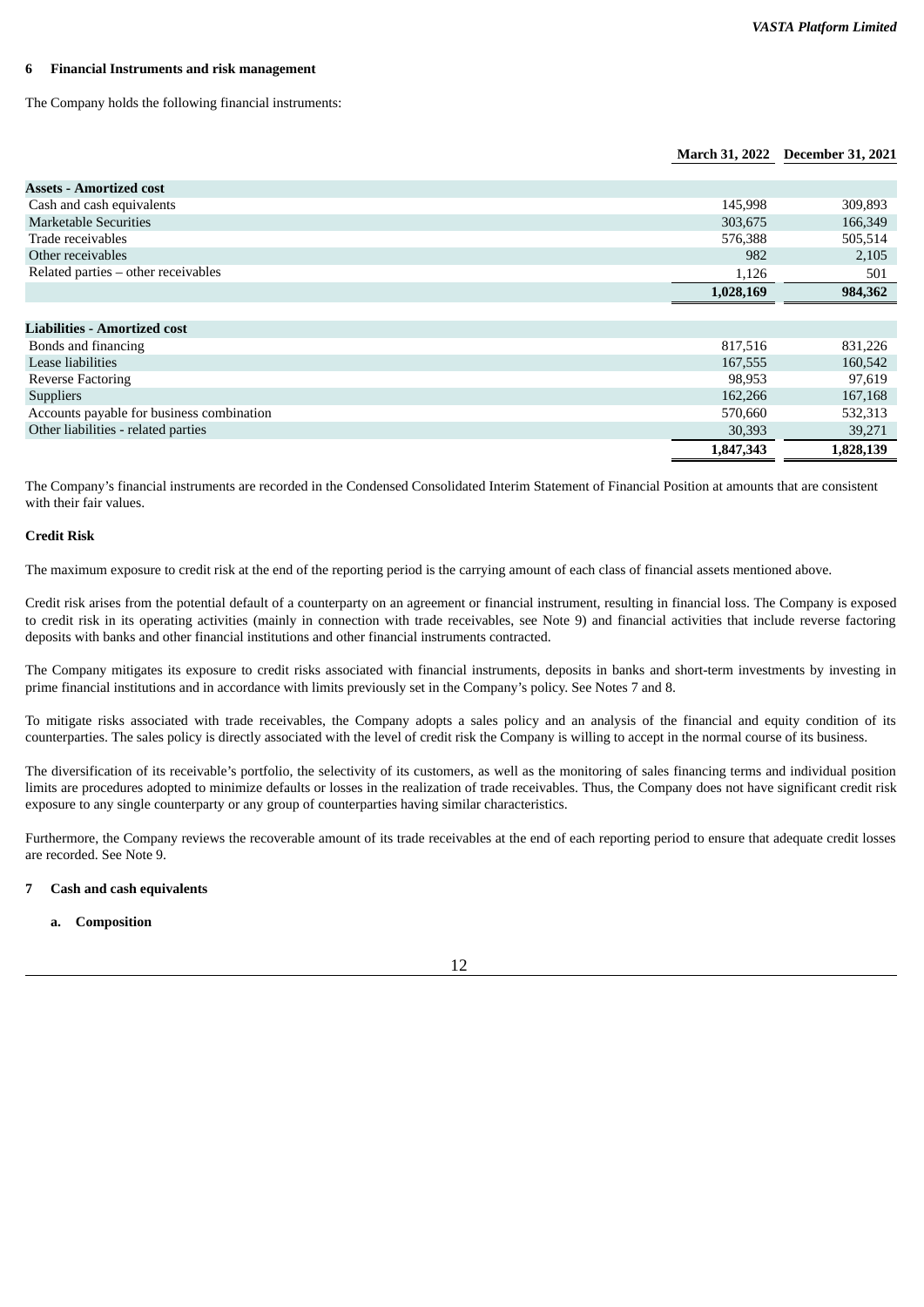The balance of this account comprises the following amounts:

|                           |         | March 31, 2022 December 31, 2021 |
|---------------------------|---------|----------------------------------|
| Cash                      | 117     | 100                              |
| Bank account              | 7.439   | 17,772                           |
| Financial investments (i) | 138.442 | 292,021                          |
|                           | 145,998 | 309,893                          |

(i) The Company invests in short-term fixed income investment funds with daily liquidity and no material risk of change in value. Financial investments presented an average gross yield of 104,1% of the annual CDI rate on March 31, 2022 (105,2% on December 31, 2021). All investments are highly liquid investments that are readily convertible to known amounts of cash and which are subject to an insignificant risk of changes in value and correspond to the cash obligations for the period.

#### **8 Marketable securities**

#### a. **Composition**

The balance of this account comprises the following amounts:

|                                | <b>Credit risk</b> |                          | March 31, 2022 December 31, 2021 |
|--------------------------------|--------------------|--------------------------|----------------------------------|
|                                |                    |                          |                                  |
| Financial bills (LF)           | AAA                | 5,298                    | 1,640                            |
| National treasury notes (NTN)  | AAA                | 17,413                   |                                  |
| National treasury notes (NTN)  | AA                 | 37,737                   |                                  |
| Financial treasury bills (LFT) | AAA                | 243,227                  | 164,709                          |
| Financial treasury bills (LFT) | AA                 | $\overline{\phantom{0}}$ |                                  |
|                                |                    | 303,675                  | 166,349                          |

The average gross yield of securities is based on 102,8% CDI on March 31, 2022 (101% CDI on December 31, 2021).

#### **9 Trade receivables**

#### **a. Composition**

|                                              |           | March 31, 2022 December 31, 2021 |
|----------------------------------------------|-----------|----------------------------------|
| Trade receivables                            | 623.337   | 505,190                          |
| Related Parties (Note 18)                    | 5.434     | 46.824                           |
| ( - ) Impairment losses on trade receivables | (52, 383) | (46,500)                         |
|                                              | 576,388   | 505,514                          |

# **b. Maturities of trade receivables**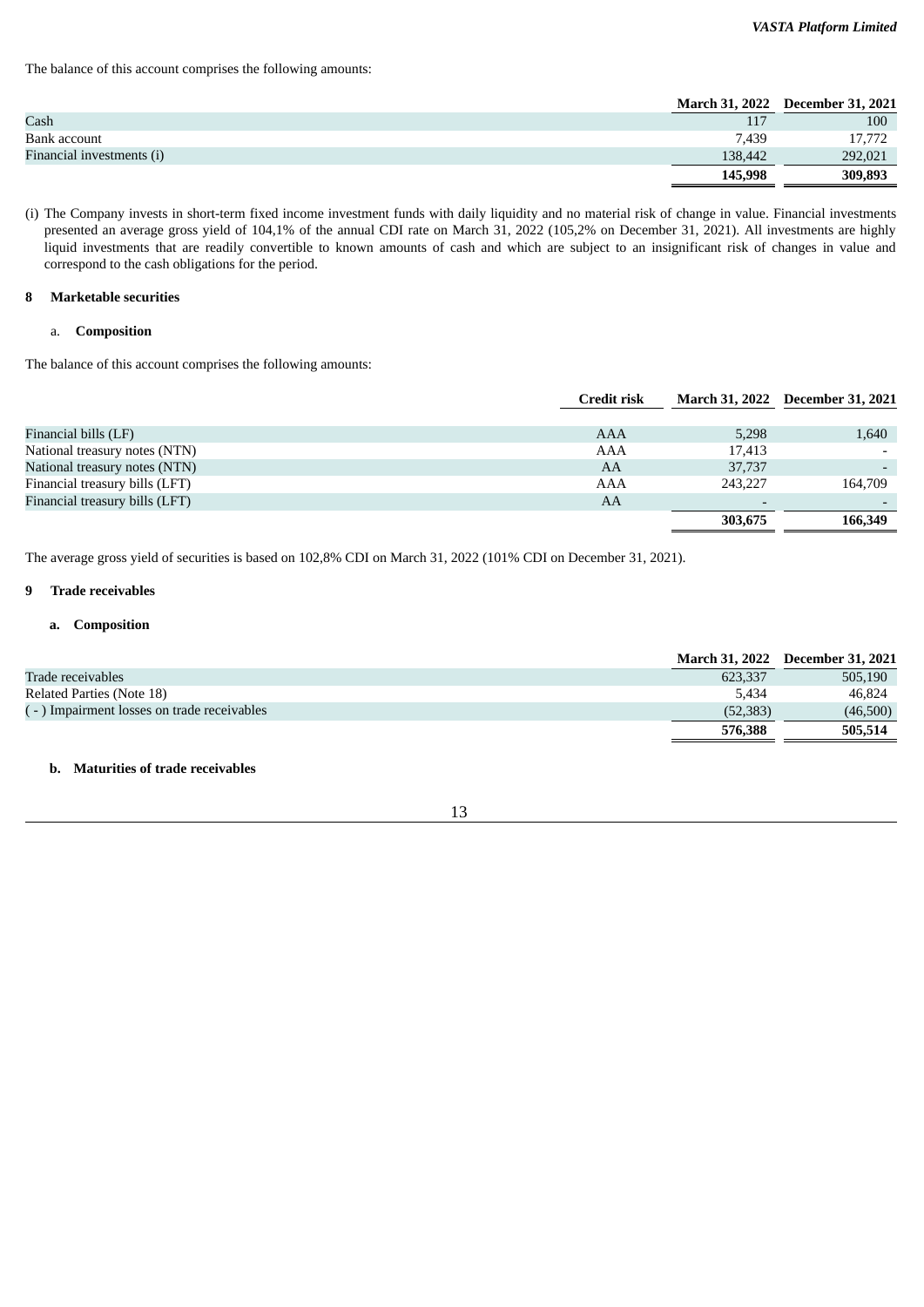#### *VASTA Platform Limited*

|                                                   | <b>March 31, 2022</b> | <b>December 31, 2021</b> |
|---------------------------------------------------|-----------------------|--------------------------|
| Not yet due                                       | 509,340               | 417,233                  |
| Past due                                          |                       |                          |
| Up to 30 days                                     | 37,591                | 9,657                    |
| From 31 to 60 days                                | 10,700                | 10,331                   |
| From 61 to 90 days                                | 357                   | 7,366                    |
| From 91 to 180 days                               | 20,849                | 21,154                   |
| From 181 to 360 days                              | 27,602                | 23,852                   |
| Over 360 days                                     | 16,898                | 15,597                   |
| Total past due                                    | 113,997               | 87,957                   |
|                                                   |                       |                          |
| Related parties (note 18)                         | 5,434                 | 46,824                   |
| (-) Provision for impairment of trade receivables | (52, 383)             | (46,500)                 |
|                                                   | 576,388               | 505,514                  |

The gross book value of trade receivables is written off when the Company has no reasonable expectations of recovering the financial asset in its entirety or a portion thereof. Collection efforts continue to be made, even for the receivables that have been written off, and amounts recoverable are recognized directly in the Condensed Consolidated Interim Statement of Profit or Loss and Other Comprehensive Income upon collection.

#### **c. Changes on provision**

|                        | <b>March 31, 2022</b> | <b>March 31, 2021</b> |
|------------------------|-----------------------|-----------------------|
| <b>Opening balance</b> | 46.500                | 32,055                |
| Additions              | 8,896                 | 2,609                 |
| Write offs             | (3,013)               | (3,678)               |
| <b>Closing balance</b> | 52,383                | 30,986                |

# **10 Inventories**

The balance of this account comprises the following amounts:

#### **a. Composition**

|                              |                          | March 31, 2022 December 31, 2021 |
|------------------------------|--------------------------|----------------------------------|
| Finished products (i)        | 117,814                  | 160,318                          |
| Work in process              | 51,698                   | 51,152                           |
| Raw materials                | 37,154                   | 27,081                           |
| Imports in progress          | $\overline{\phantom{0}}$ | 1,681                            |
| Right to returned goods (ii) | 2.078                    | 2,131                            |
|                              | 208,744                  | 242,363                          |

(i) These amounts are net of slow-moving items and net realizable value.

(ii)Represents the Company's right to recover products from customers when customers exercise their right of return under the Company's returns policies, where the Company estimates the volume of goods returned based on experience and foreseen expectations.

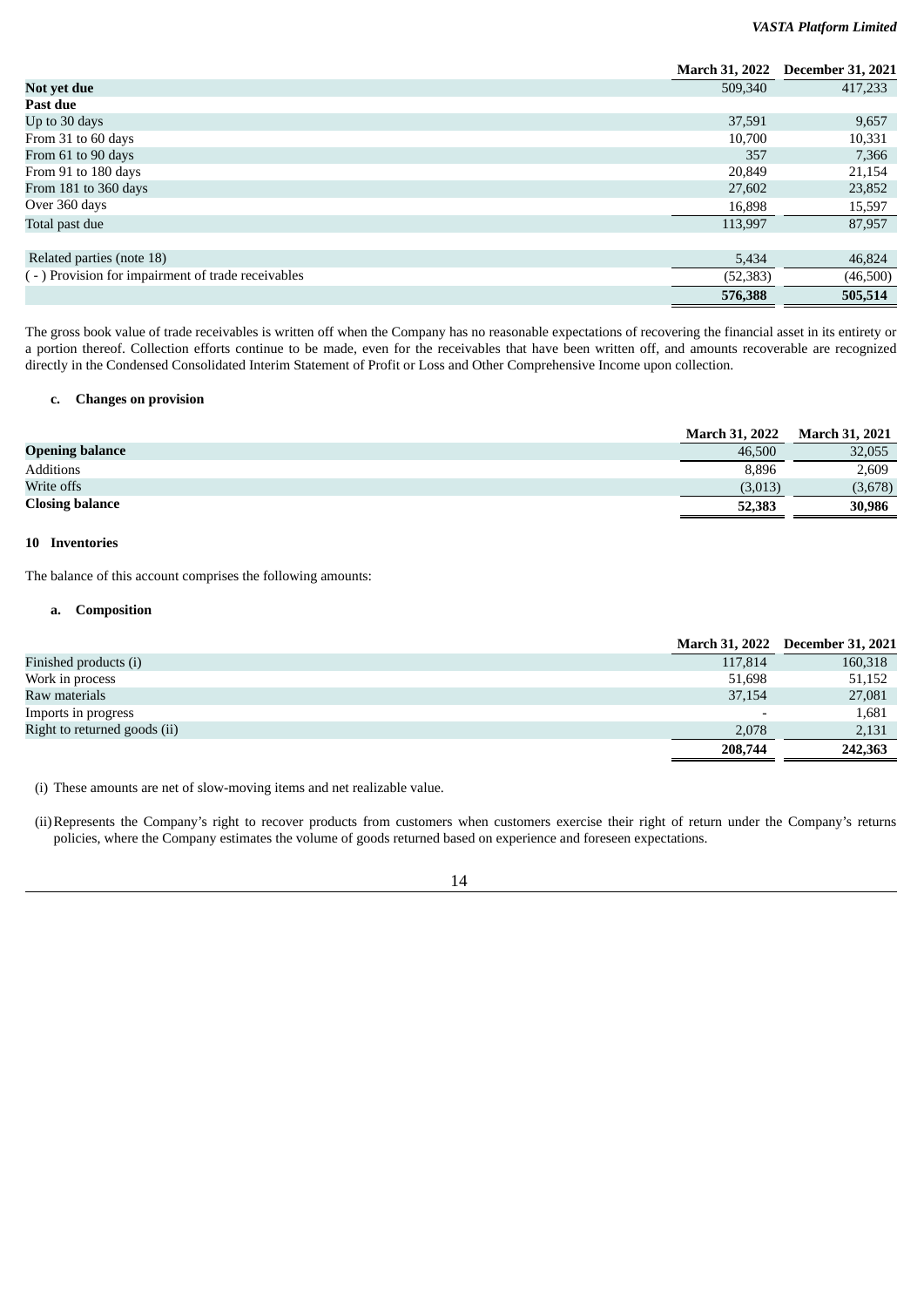#### **b. Changes in provision**

Changes in provision for losses with slow-moving inventories, net realizable value and provision for goods returned are broken down as follows:

|                        | <b>March 31, 2022</b>    | <b>March 31, 2021</b> |
|------------------------|--------------------------|-----------------------|
| <b>Opening balance</b> | 58,723                   | 62,210                |
| <b>Additions</b>       | 6,904                    | 5,910                 |
| (Reversals)            | (124)                    | (1,072)               |
| Inventory losses       | $\overline{\phantom{0}}$ | (5,591)               |
| <b>Closing balance</b> | 65,503                   | 61,457                |

# **11 Property, plant and Equipment**

The changes in property, plant and equipment are as follows:

|                                    |           | Furniture,   | Property,                |                          |                      |                          |            |
|------------------------------------|-----------|--------------|--------------------------|--------------------------|----------------------|--------------------------|------------|
|                                    | IT        | equipment,   | buildings and            |                          | <b>Rights of use</b> |                          |            |
| Cost                               | equipment | and fittings | improvements             | In progress              | assets               | Land                     | Total      |
| As of December 31, 2021            | 44,180    | 38,116       | 54,508                   | 677                      | 251,694              | 391                      | 389,566    |
| Additions                          | 31,849    | 2,015        | 282                      | 289                      | 15,929               |                          | 50,364     |
| Additions by business combination  | 54        | 78           |                          |                          |                      | $\overline{\phantom{a}}$ | 139        |
| <b>Disposals</b>                   |           | (6)          | $\overline{\phantom{a}}$ | (18)                     | (4,103)              | $\overline{\phantom{a}}$ | (4,127)    |
| Transfers                          | 21        | 2,118        | (2, 139)                 |                          |                      | $\overline{\phantom{a}}$ |            |
| As of March 31, 2022               | 76,104    | 42,321       | 52,651                   | 955                      | 263,520              | 391                      | 435,942    |
| <b>Depreciation</b>                |           |              |                          |                          |                      |                          |            |
| As of December 31, 2021            | (27, 565) | (29, 726)    | (36, 636)                | $\overline{\phantom{a}}$ | (109, 957)           | $\overline{\phantom{a}}$ | (203, 884) |
| Depreciation charge for the period | (2,951)   | (109)        | (1, 381)                 |                          | (7,547)              |                          | (11,988)   |
| Additions by business combination  |           | (66)         |                          |                          |                      |                          | (66)       |
| Depreciation of disposals          |           |              |                          | $\overline{\phantom{a}}$ | 2,261                | $\overline{\phantom{a}}$ | 2,261      |
| Transfers                          |           | (1,684)      | 1,684                    |                          |                      | $\overline{\phantom{a}}$ |            |
| As of March 31, 2022               | (30, 516) | (31, 585)    | (36, 333)                | $\overline{\phantom{a}}$ | (115, 243)           | $\overline{\phantom{a}}$ | (213, 677) |
| <b>Net book value</b>              |           |              |                          |                          |                      |                          |            |
| As of December 31, 2021            | 16,615    | 8,390        | 17,872                   | 677                      | 141,737              | 391                      | 185,682    |
| As of March 31, 2022               | 45,588    | 10,736       | 16,318                   | 955                      | 148,277              | 391                      | 222,265    |
|                                    | $10% -$   | $10% -$      |                          |                          |                      |                          |            |
| Annual depreciation rates          | 33%       | 33%          | $5\% - 20\%$             |                          | 12%                  |                          |            |

|                                    |           | Furniture.   | Property,                |                          |                      |                              |              |
|------------------------------------|-----------|--------------|--------------------------|--------------------------|----------------------|------------------------------|--------------|
|                                    | IT        | equipment,   | buildings and            |                          | <b>Rights of use</b> |                              |              |
| Cost                               | equipment | and fittings | improvements             | In progress              | assets               | Land                         | <b>Total</b> |
| As of December 31, 2020            | 27,036    | 36,314       | 51,407                   | 315                      | 241,906              | 453                          | 357,431      |
| <b>Additions</b>                   | 1.269     | 962          | 166                      | 84                       | 13,731               | $\overline{\phantom{a}}$     | 16,212       |
| Additions by business combination  | 107       | 504          | $\overline{a}$           | $\overline{\phantom{0}}$ | -                    | $\qquad \qquad \blacksquare$ | 611          |
| <b>Disposals</b>                   |           | (14)         | $\overline{\phantom{0}}$ |                          |                      | ٠                            | (14)         |
| As of March 31, 2021               | 28,412    | 37,766       | 51,573                   | 399                      | 255,637              | 453                          | 374,240      |
| <b>Depreciation</b>                |           |              |                          |                          |                      |                              |              |
| As of December 31, 2020            | (25, 557) | (26, 406)    | (31, 429)                |                          | (82,033)             | $\qquad \qquad \blacksquare$ | (165, 425)   |
| Depreciation charge for the period | (292)     | (811)        | (1,277)                  |                          | (6,918)              | $\qquad \qquad$              | (9,297)      |
| As of March 31, 2021               | (25, 849) | (27, 217)    | (32,706)                 |                          | (88, 951)            | -                            | (174, 722)   |
| Net book value                     |           |              |                          |                          |                      |                              |              |
| As of December 31, 2020            | 1,479     | 9,908        | 19,978                   | 315                      | 159,873              | 453                          | 192,006      |
| As of March 31, 2021               | 2,564     | 10,549       | 18,867                   | 399                      | 166,687              | 453                          | 199,518      |
|                                    | $10% -$   | $10% -$      |                          |                          |                      |                              |              |
| Annual depreciation rates          | 33%       | 33%          | $5\% - 20\%$             |                          | 12%                  |                              |              |

The Company assesses at each reporting date, whether there is an indication that a property, plant and equipment asset may be impaired. If any indication exists, the Company estimates the asset's recoverable amount. There were no indications of impairment of property, plant and equipment as of and for the three-month periods ended March 31, 2022 and 2021.

#### **12 Intangible Assets and Goodwill**

The changes in intangible assets and goodwill were as follows: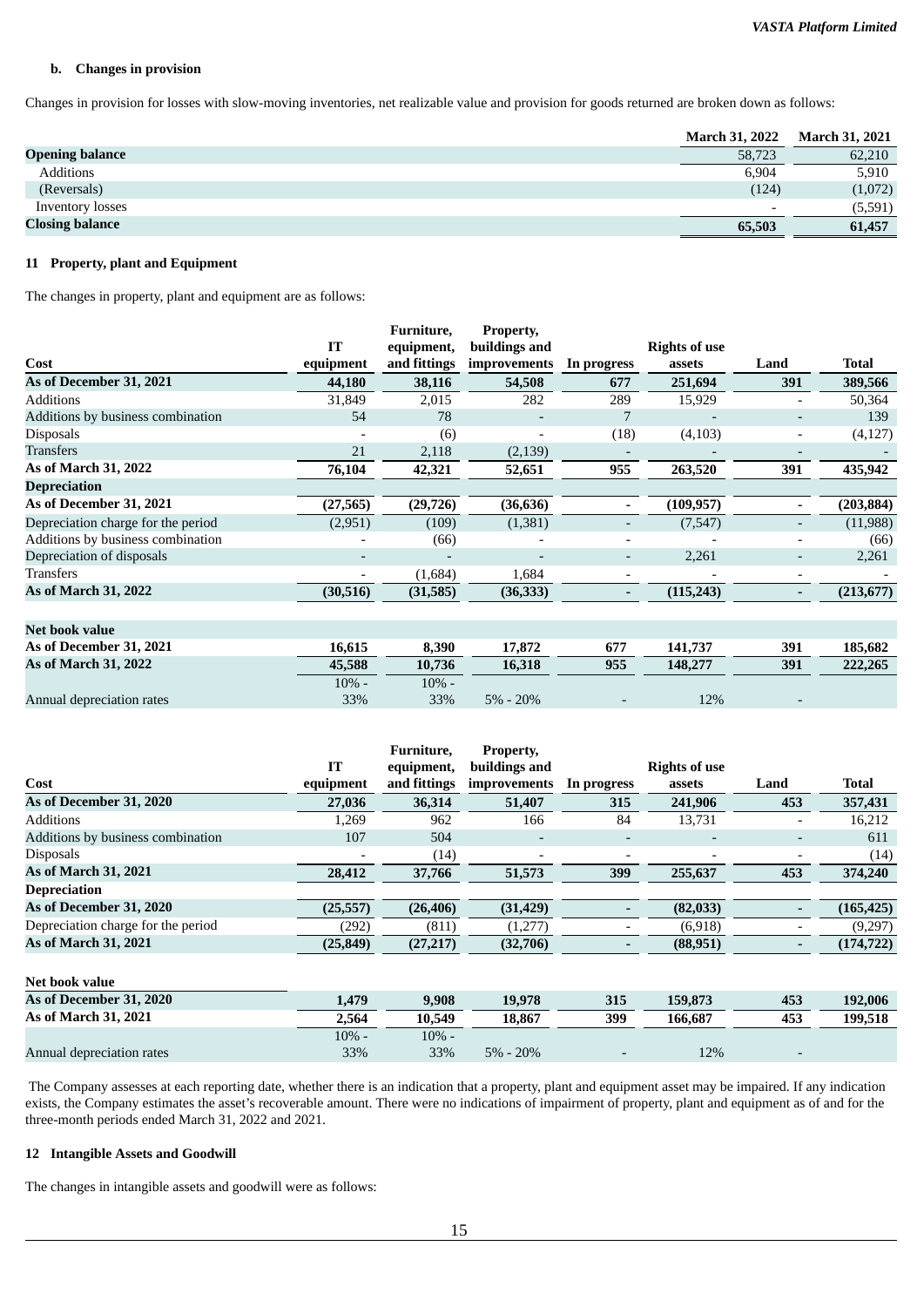|                         |                  | <b>Customer</b>  |                          | <b>Trade</b>     | <b>Platform</b><br>content | Other<br>Intangible |                          |                          |              |
|-------------------------|------------------|------------------|--------------------------|------------------|----------------------------|---------------------|--------------------------|--------------------------|--------------|
| Cost                    | <b>Software</b>  | <b>Portfolio</b> | <b>Trademarks</b>        | <b>Agreement</b> | production                 | assets              | In progress              | Goodwill                 | <b>Total</b> |
| As of                   |                  |                  |                          |                  |                            |                     |                          |                          |              |
| December 31,            |                  |                  |                          |                  |                            |                     |                          |                          |              |
| 2021                    | 247,325          | 1,197,381        | 631,935                  | 247,622          | 73,877                     | 39,421              | 3,991                    | 3,694,879                | 6,136,431    |
| <b>Additions</b>        | 7,940            |                  |                          |                  | 8,779                      |                     | 2,039                    | 958                      | 19,716       |
| <b>Additions</b> by     |                  |                  |                          |                  |                            |                     |                          |                          |              |
| business<br>combination |                  |                  |                          |                  |                            |                     |                          | 34,063                   |              |
| Transfer                | 3,145<br>(2,085) | (140)            |                          |                  |                            | (1,099)             |                          | 3,324                    | 37,208       |
| As of March             |                  |                  | $\overline{\phantom{a}}$ |                  | $\overline{\phantom{a}}$   |                     | $\overline{\phantom{a}}$ |                          |              |
| 31, 2022                | 256,325          | 1,197,241        | 631,935                  | 247,622          | 82,656                     | 38,322              | 6,030                    | 3,733,224                | 6,193,355    |
|                         |                  |                  |                          |                  |                            |                     |                          |                          |              |
| Amortization            |                  |                  |                          |                  |                            |                     |                          |                          |              |
| As of                   |                  |                  |                          |                  |                            |                     |                          |                          |              |
| December 31,            |                  |                  |                          |                  |                            |                     |                          |                          |              |
| 2021                    | (151, 281)       | (275, 276)       | (85, 658)                | (4, 127)         | (49,583)                   | (32, 140)           |                          |                          | (598,065)    |
| Amortization            |                  |                  |                          |                  |                            |                     |                          |                          |              |
| charge for the          |                  |                  |                          |                  |                            |                     |                          |                          |              |
| period                  | (7, 850)         | (25, 393)        | (6,827)                  | (6, 191)         | (5,988)                    | (50)                |                          | $\overline{\phantom{a}}$ | (52, 299)    |
| As of March             |                  |                  |                          |                  |                            |                     |                          |                          |              |
| 31, 2022                | (159, 131)       | (300, 669)       | (92, 485)                | (10, 318)        | (55, 571)                  | (32, 190)           |                          | $\overline{\phantom{a}}$ | (650, 364)   |
|                         |                  |                  |                          |                  |                            |                     |                          |                          |              |
| Net book<br>value       |                  |                  |                          |                  |                            |                     |                          |                          |              |
| As of                   |                  |                  |                          |                  |                            |                     |                          |                          |              |
| December 31,            |                  |                  |                          |                  |                            |                     |                          |                          |              |
| 2021                    | 96,045           | 922,105          | 546,277                  | 243,495          | 24,294                     | 7,281               | 3,991                    | 3,694,879                | 5,538,367    |
| As of March             |                  |                  |                          |                  |                            |                     |                          |                          |              |
| 31, 2022                | 97,194           | 896,572          | 539,450                  | 237,304          | 27,085                     | 6,132               | 6,030                    | 3,733,224                | 5,542,991    |
| Weighted                |                  |                  |                          |                  |                            |                     |                          |                          |              |
| average                 |                  |                  |                          |                  |                            |                     |                          |                          |              |
| amortization            |                  |                  |                          |                  |                            |                     |                          |                          |              |
| rate                    | 15%              | 8%               | 5%                       | 8%               | 33%                        | 33%                 |                          |                          |              |

|                                 |                 |                                     |                   |                                  | <b>Platform</b>       | Other                       |             |                          |              |
|---------------------------------|-----------------|-------------------------------------|-------------------|----------------------------------|-----------------------|-----------------------------|-------------|--------------------------|--------------|
| Cost                            | <b>Software</b> | <b>Customer</b><br><b>Portfolio</b> | <b>Trademarks</b> | <b>Trade</b><br><b>Agreement</b> | content<br>production | <b>Intangible</b><br>assets | In progress | Goodwill                 | <b>Total</b> |
| As of                           |                 |                                     |                   |                                  |                       |                             |             |                          |              |
| December 31,                    |                 |                                     |                   |                                  |                       |                             |             |                          |              |
| 2020                            | 204,213         | 1,113,792                           | 631,935           |                                  | 53,069                | 38,283                      | 999         | 3,307,805                | 5,350,096    |
| <b>Additions</b>                | 2,031           |                                     |                   |                                  | 5,595                 | $\overline{a}$              | 1,481       |                          | 9,107        |
| <b>Additions</b> by<br>business |                 |                                     |                   |                                  |                       |                             |             |                          |              |
| combination                     | 1,810           |                                     |                   |                                  |                       |                             |             | 60,988                   | 62,798       |
| <b>Transfer</b>                 | 1,674           | 18,783                              |                   |                                  |                       |                             |             | (20, 457)                |              |
| <b>As of March</b>              |                 |                                     |                   |                                  |                       |                             |             |                          |              |
| 31, 2021                        | 209,728         | 1,132,575                           | 631,935           |                                  | 58,664                | 38,283                      | 2,480       | 3,348,336                | 5,422,001    |
|                                 |                 |                                     |                   |                                  |                       |                             |             |                          |              |
| <b>Amortization</b>             |                 |                                     |                   |                                  |                       |                             |             |                          |              |
| As of                           |                 |                                     |                   |                                  |                       |                             |             |                          |              |
| December 31,<br>2020            | (120, 798)      | (184, 934)                          | (58, 349)         |                                  | (29, 248)             | (32,040)                    |             |                          | (425, 369)   |
| Amortization                    |                 |                                     |                   |                                  |                       |                             |             |                          |              |
| charge for the                  |                 |                                     |                   |                                  |                       |                             |             |                          |              |
| period                          | (6,686)         | (21, 473)                           | (6,827)           |                                  | (4,301)               | (1)                         |             | $\overline{\phantom{a}}$ | (39, 288)    |
| <b>As of March</b>              |                 |                                     |                   |                                  |                       |                             |             |                          |              |
| 31, 2021                        | (127, 484)      | (206, 407)                          | (65, 176)         |                                  | (33,549)              | (32, 041)                   |             | $\overline{\phantom{a}}$ | (464, 657)   |
|                                 |                 |                                     |                   |                                  |                       |                             |             |                          |              |
| <b>Net book</b><br>value        |                 |                                     |                   |                                  |                       |                             |             |                          |              |
| As of<br>December 31,           |                 |                                     |                   |                                  |                       |                             |             |                          |              |
| 2020                            | 83,415          | 928,858                             | 573,586           | $\overline{\phantom{a}}$         | 23,821                | 6,243                       | 999         | 3,307805                 | 4,924,727    |
| <b>As of March</b>              | 82,244          | 926,168                             | 566,759           |                                  | 25,115                | 6,242                       | 2,480       | 3,348,336                | 4,957,344    |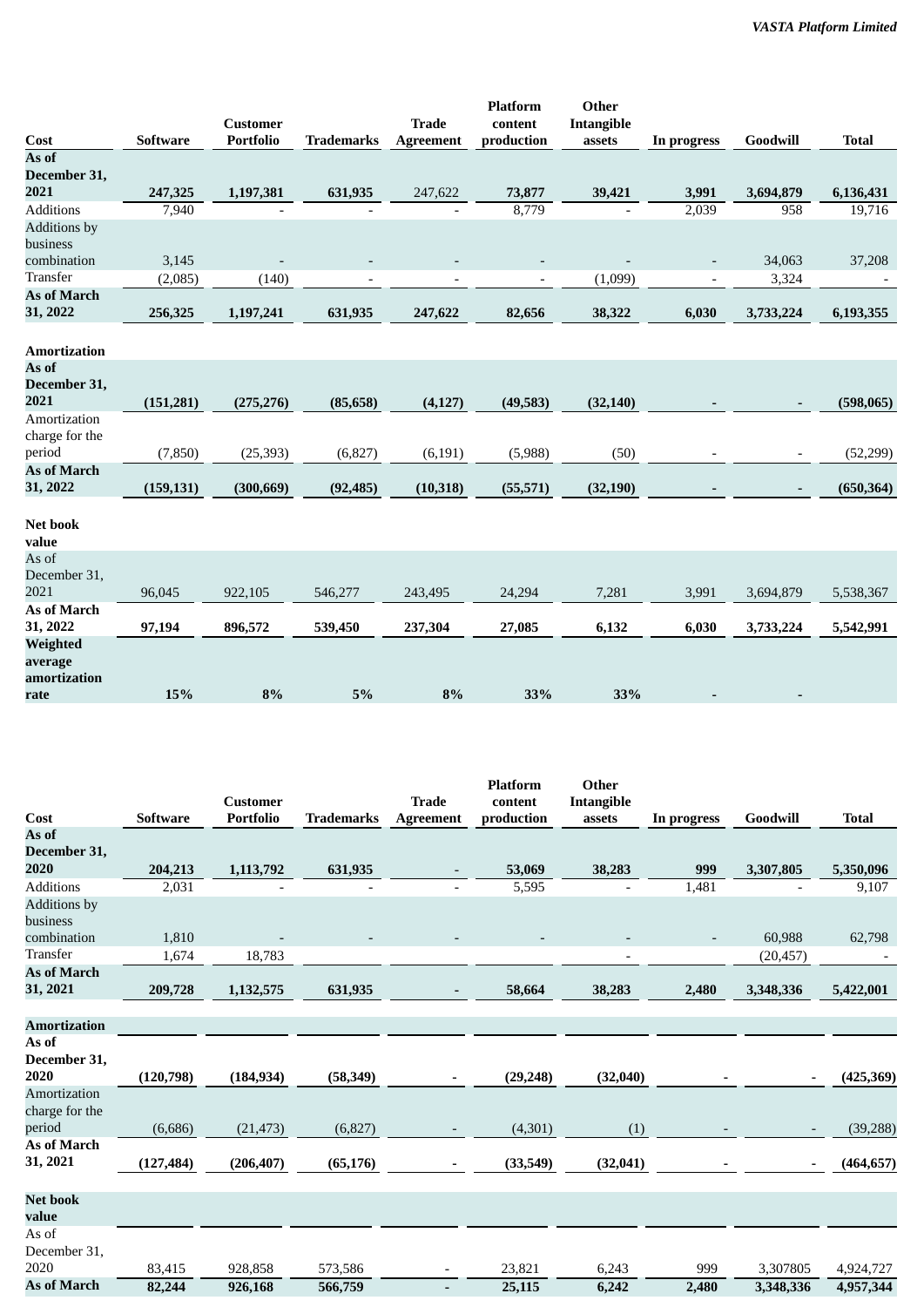| 31, 2021                |     |    |    |    |     |     |                          |                          |  |
|-------------------------|-----|----|----|----|-----|-----|--------------------------|--------------------------|--|
| Weighted                |     |    |    |    |     |     |                          |                          |  |
| average<br>amortization |     |    |    |    |     |     |                          |                          |  |
| rate                    | 15% | 8% | 5% | 8% | 33% | 33% | $\overline{\phantom{0}}$ | $\overline{\phantom{0}}$ |  |

# **Impairment test for goodwill**

The Company performs its annual impairment test in December and whenever circumstances indicate that the carrying value may be impaired. The Company's impairment test for goodwill is assessed by comparing it carrying amount with its recoverable amount. The key assumptions used to determine the recoverable amount for the different cash generating units were disclosed in the annual consolidated financial statements for the year ended December 31, 2021.

There were no indications of impairment for the three-month periods ended March 31, 2022.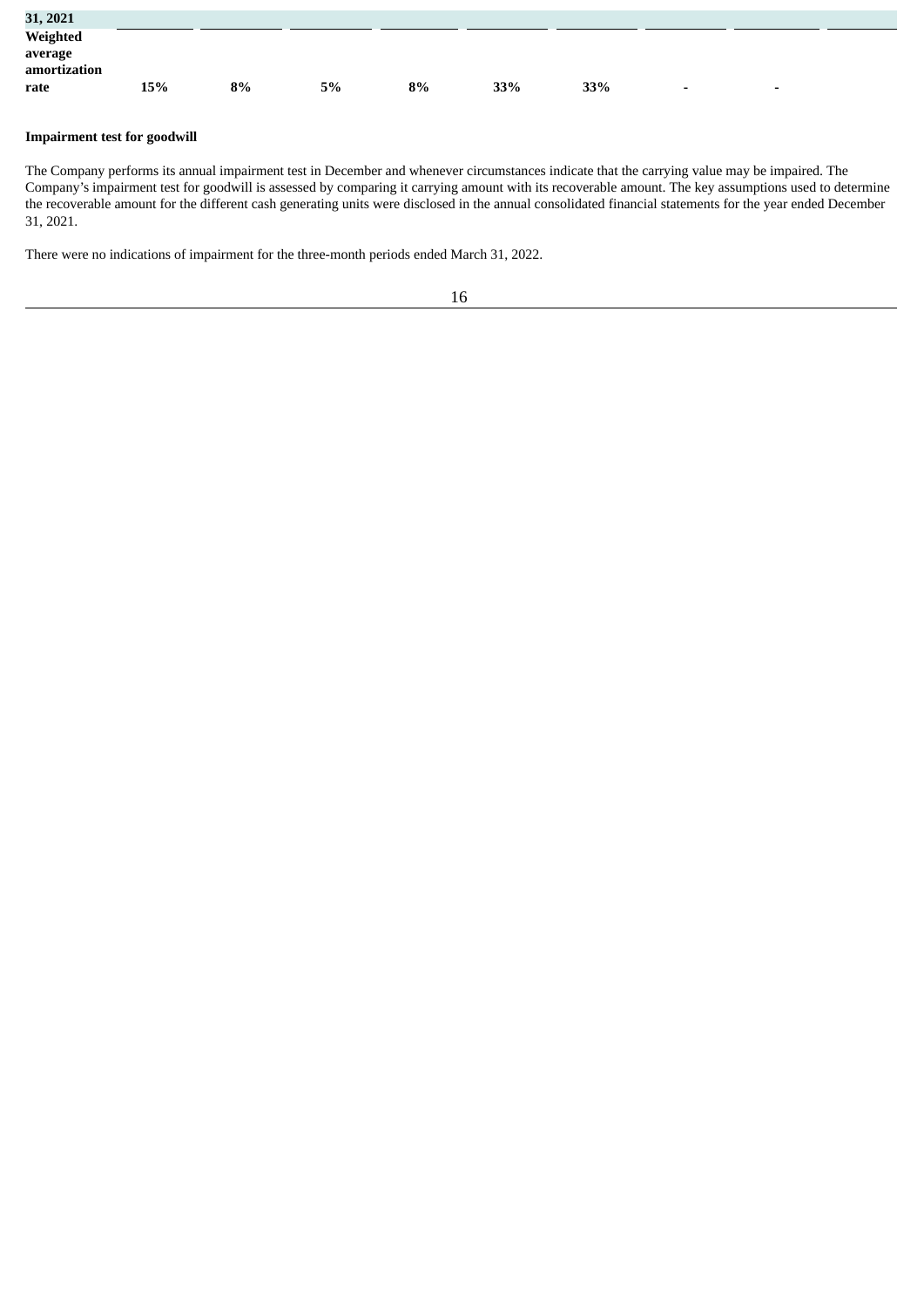#### **13 Bonds and financing**

The balance of bonds and financing comprises the following amounts:

|                                               |         | March 31, 2022 December 31, 2021 Interest rate |                          |
|-----------------------------------------------|---------|------------------------------------------------|--------------------------|
| Private Bonds – 5th Issuance - series 2       | 103,162 | 104,844                                        | $CDI + 1.00\%$ p.a.      |
| Private Bonds – 6th Issuance - series 2       | 206,962 |                                                | 210,920 CDI + 1.70% p.a. |
| Bonds $-$ 1st Issuance - single               | 506,549 | 514,574                                        | $CDI + 2.30\%$ p.a.      |
| Financing and Lease Liabilities - Mind Makers | 843     | 888                                            | $TJLP + 5\%$ p.a.        |
|                                               | 817,516 | 831,226                                        |                          |
| Current                                       | 267,568 | 281.491                                        |                          |
| Non-current                                   | 549.948 | 549,735                                        |                          |

See below the bonds outstanding on March 31, 2022:

| <b>Related Parties</b> | <b>Related Parties</b> | Third parties        |
|------------------------|------------------------|----------------------|
| 5th                    | 6th                    | 1st                  |
| 2 <sup>nd</sup> Series | 2 <sup>nd</sup> Series | <b>Single Series</b> |
| 08/15/2018             | 08/15/2017             | 08/06/2021           |
| 08/15/2023             | 08/15/2022             | 08/05/2024           |
| 60 months              | 60 months              | 35 months            |
| Semi-annual interest   | Semi-annual interest   | Semi-annual interest |
| $CDI + 1,00\%$ p.a.    | $CDI + 1,70\%$ p.a.    | $CDI + 2,30\%$ p.a.  |
| 100                    | 200                    | 500                  |
|                        |                        |                      |

# **14 Suppliers**

The balance of this account comprises the following amounts:

|                           |         | March 31, 2022 December 31, 2021 |
|---------------------------|---------|----------------------------------|
| Local suppliers           | 136,588 | 132,124                          |
| Related parties (note 18) | 9.106   | 19,534                           |
| Copyright                 | 16,572  | 15,510                           |
| Reverse Factoring (i)     | 98.953  | 97,619                           |
|                           | 261,219 | 264,787                          |

(i) Some of the Company's domestic suppliers sell their products with extended payment terms and may subsequently transfer their receivables due by the Company to financial institutions without right of recourse, in a transaction characterized as "Reverse Factoring". The Company charged interest over the payment term at a rate that is commensurate with its own credit risk. The reverse factoring presents maturity dates from one year.

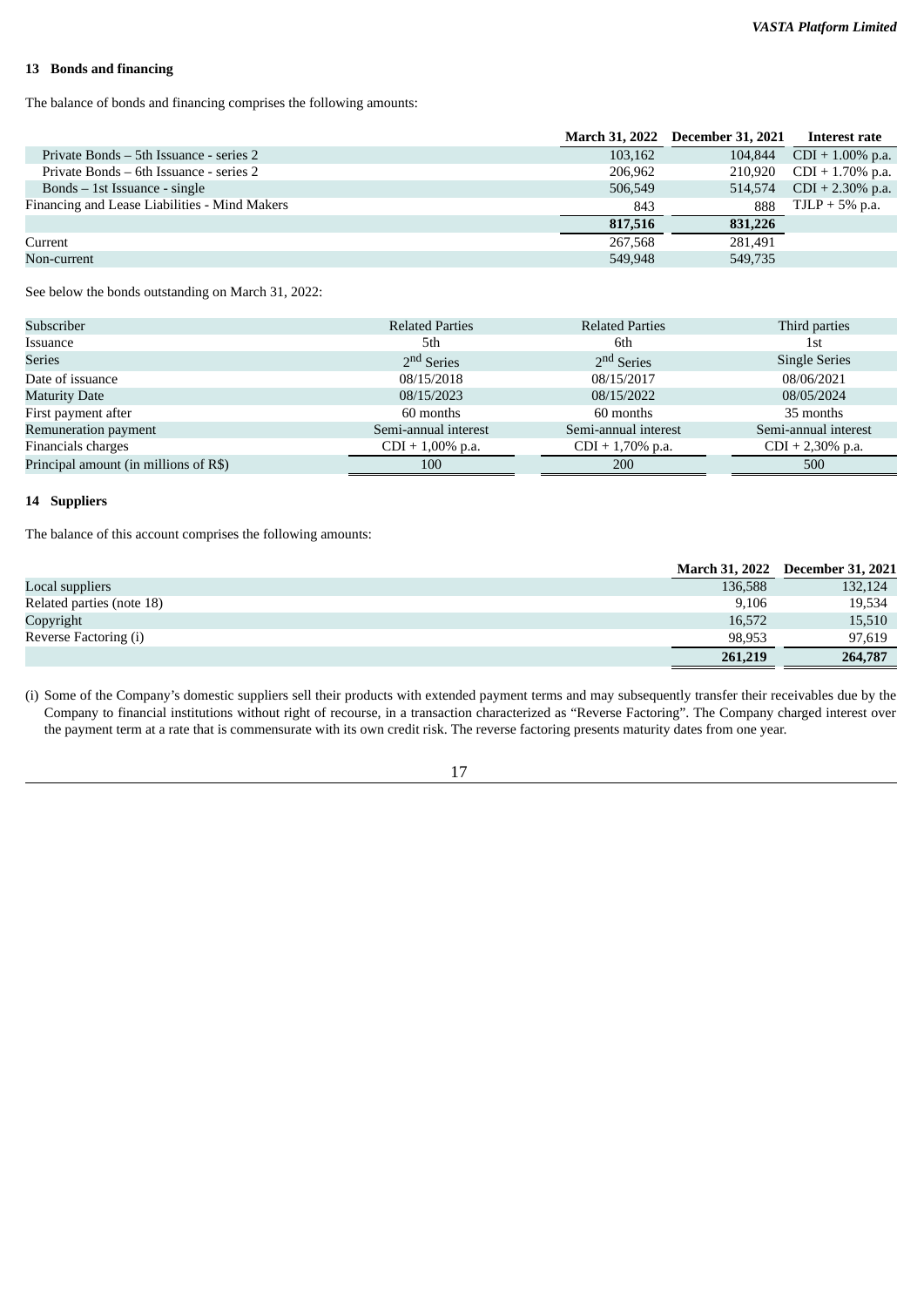#### **15 Lease liabilities**

The lease agreements have an average term of 7 years and weighted average rate of 14.32% p.a.

|                                        | <b>March 31, 2022</b> | <b>December 31, 2021</b> |
|----------------------------------------|-----------------------|--------------------------|
| <b>Opening balance</b>                 | 160,542               | 173,103                  |
| Additions for new lease agreements (i) | 1,268                 | 25,513                   |
| Renegotiation                          | 14,661                | (12, 439)                |
| Cancelled contracts                    | (3, 151)              | (3,481)                  |
| Renegotiation                          |                       | (448)                    |
| Interest                               | 3,596                 | 14,984                   |
| Payment of interest                    | (3,750)               | (14, 692)                |
| Payment of principal                   | (5,611)               | (21, 998)                |
| <b>Closing balance</b>                 | 167,555               | 160,542                  |
| <b>Current liabilities</b>             | 27,915                | 26,636                   |
| <b>Non-current liabilities</b>         | 139,640               | 133,906                  |
|                                        | 167,555               | 160,542                  |

(i) Refers to new lease agreements which the Company has embedded part of its digital learning solutions. Those lease agreements (digital learning) refer to lease terms of 36 months, with rates negotiated in the range from 10,3% p.a to 10,88% p.a.

Short-term leases (lease period of 12 months or less) and leases of low-value assets (such as personal computers and office furniture) are recognized on a straight-line basis in rent expenses for the period and are not included in lease liabilities.

The Company recognized rent expense from short-term leases and low-value assets of R\$ 10,157 for the three-month period ended March 31, 2022 (March 31, 2021: R\$ 9,777).

# **16 Accounts payable for business combination**

|                          | <b>March 31, 2022</b> | <b>December 31, 2021</b> |
|--------------------------|-----------------------|--------------------------|
| Pluri                    | 3,330                 | 3,251                    |
| <b>Mind Makers</b>       | 7,213                 | 7,044                    |
| Livro Fácil              | 9,686                 | 14,055                   |
| Meritt                   | 3,368                 | 3,347                    |
| <b>SEL</b>               | 27,588                | 26,935                   |
| Redação Nota 1000        | 7,396                 | 7,230                    |
| EMME                     | 14,096                | 12,780                   |
| <b>Editora De Gouges</b> | 468,768               | 457,671                  |
| Phidelis (i)             | 29,215                | $\overline{\phantom{0}}$ |
|                          | 570,660               | 532,313                  |
|                          |                       |                          |
| Current                  | 59,296                | 20,502                   |
| Non-current              | 511,364               | 511,811                  |
|                          | 570,660               | 532,313                  |

(i) The liability is composed of the remaining amount to be paid due to acquisition of Phidelis including the earn-out clause as per Note 5.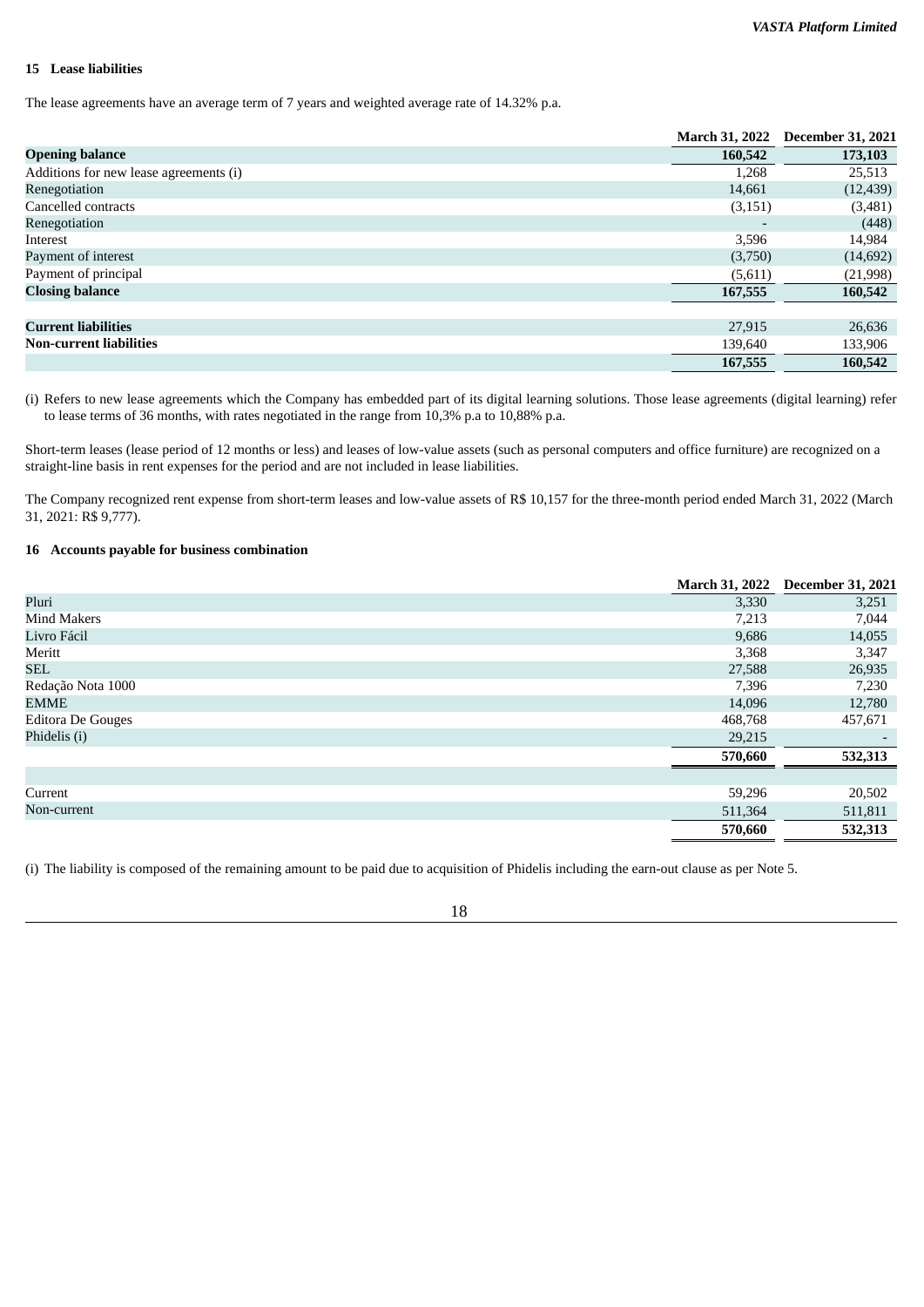#### *VASTA Platform Limited*

#### **17 Salaries and Social Contribution**

|                                            |        | March 31, 2022 December 31, 2021 |
|--------------------------------------------|--------|----------------------------------|
| Salaries payable                           | 31,635 | 22,348                           |
| Social contribution payable (i)            | 21.983 | 23,926                           |
| Provision for vacation pay and 13th salary | 15,356 | 10,616                           |
| Provision for profit sharing (ii)          | 6.894  | 5,923                            |
| <b>Others</b>                              | 84     | 16                               |
|                                            | 75,952 | 62,829                           |

(i) Refers to the effect of social contribution over restricted share unit's compensation plans. The Company records the taxes over the shares on a monthly basis according to the Company's share price.

(ii) The provision for profit sharing is based on qualitative and quantitative metrics determined by Management.

#### **18 Related parties**

As presented in note 1, the Company is part of Cogna and some of the Company's transactions and arrangements involve entities that belong to the Cogna. The effect of these transactions is reflected in these Consolidated Financial Statements, with these related parties segregated by nature of transaction measured on an arm's length basis and determined by intercompany agreements and approved by the Company's Management.

The balances and transactions between the Company and its affiliates have been eliminated in the Company's Consolidated Financial Statements. The balances and transactions between related parties are shown below: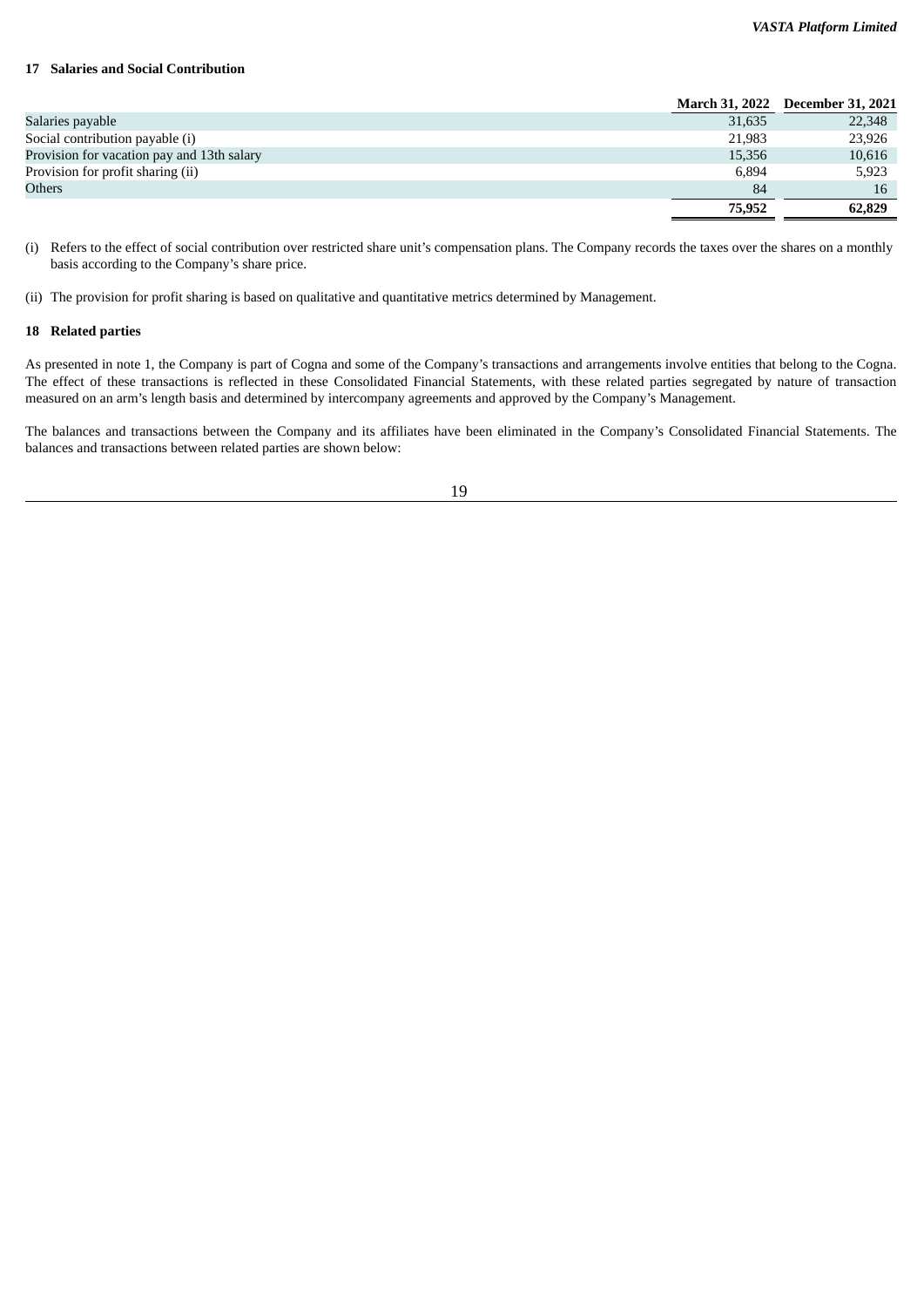|                                              | <b>March 31, 2022</b>    |                          |                              |                          |                          |              |  |  |
|----------------------------------------------|--------------------------|--------------------------|------------------------------|--------------------------|--------------------------|--------------|--|--|
|                                              | Other                    | Trade                    |                              | Other                    |                          |              |  |  |
|                                              | receivables              | receivables              | <b>Indemnification</b>       | payments                 | <b>Suppliers</b>         | <b>Bonds</b> |  |  |
|                                              | $\left( i\right)$        | (Note 9)                 | asset                        | (ii)                     | (note 14)                | (note 13)    |  |  |
| Anhanguera Educacional Participacoes SA.     | $\overline{\phantom{0}}$ | 413                      |                              |                          | $\overline{\phantom{0}}$ |              |  |  |
| Cogna Educação S.A.                          |                          |                          | 164,361                      | 3,583                    | $\overline{\phantom{a}}$ | 310,305      |  |  |
| Editora Atica S.A.                           | ٠                        | 1,540                    | ٠                            | 12,772                   | 5,859                    |              |  |  |
| Editora E Distribuidora Educacional S.A.     | $\overline{\phantom{0}}$ | 436                      | $\qquad \qquad \blacksquare$ | 14,038                   | 88                       |              |  |  |
| Editora Scipione S.A.                        | -                        | 412                      |                              |                          | 18                       |              |  |  |
| Maxiprint Editora Ltda.                      | -                        | 329                      | $\overline{\phantom{0}}$     |                          | 25                       |              |  |  |
| Pitagoras Sistema De Educacao Superior Ltda. | $\overline{\phantom{0}}$ | 76                       | $\overline{\phantom{a}}$     | $\overline{\phantom{a}}$ | $\overline{\phantom{0}}$ |              |  |  |
| Saber Serviços Educacionais S.A.             | 14                       | 861                      | $\overline{\phantom{0}}$     |                          | 327                      |              |  |  |
| Saraiva Educacao S.A.                        | 755                      | 1,367                    | $\overline{\phantom{0}}$     | $\overline{\phantom{0}}$ | 2,156                    |              |  |  |
| SGE Comercio De Material Didatico Ltda.      |                          |                          | $\overline{\phantom{0}}$     |                          | 633                      |              |  |  |
| Somos Idiomas SA                             | 357                      | $\overline{\phantom{a}}$ | $\overline{\phantom{0}}$     |                          | $\overline{\phantom{0}}$ |              |  |  |
|                                              | 1,126                    | 5,434                    | 164,361                      | 30,393                   | 9,106                    | 310,315      |  |  |

(i) Refers substantially to accounts receivable generated from sharing costs e.g., IT services shared by the Company to Cogna.

(ii) Refers substantially to accounts payable by sharing expenses e.g., property leasing, personnel and IT licenses shared with Cogna.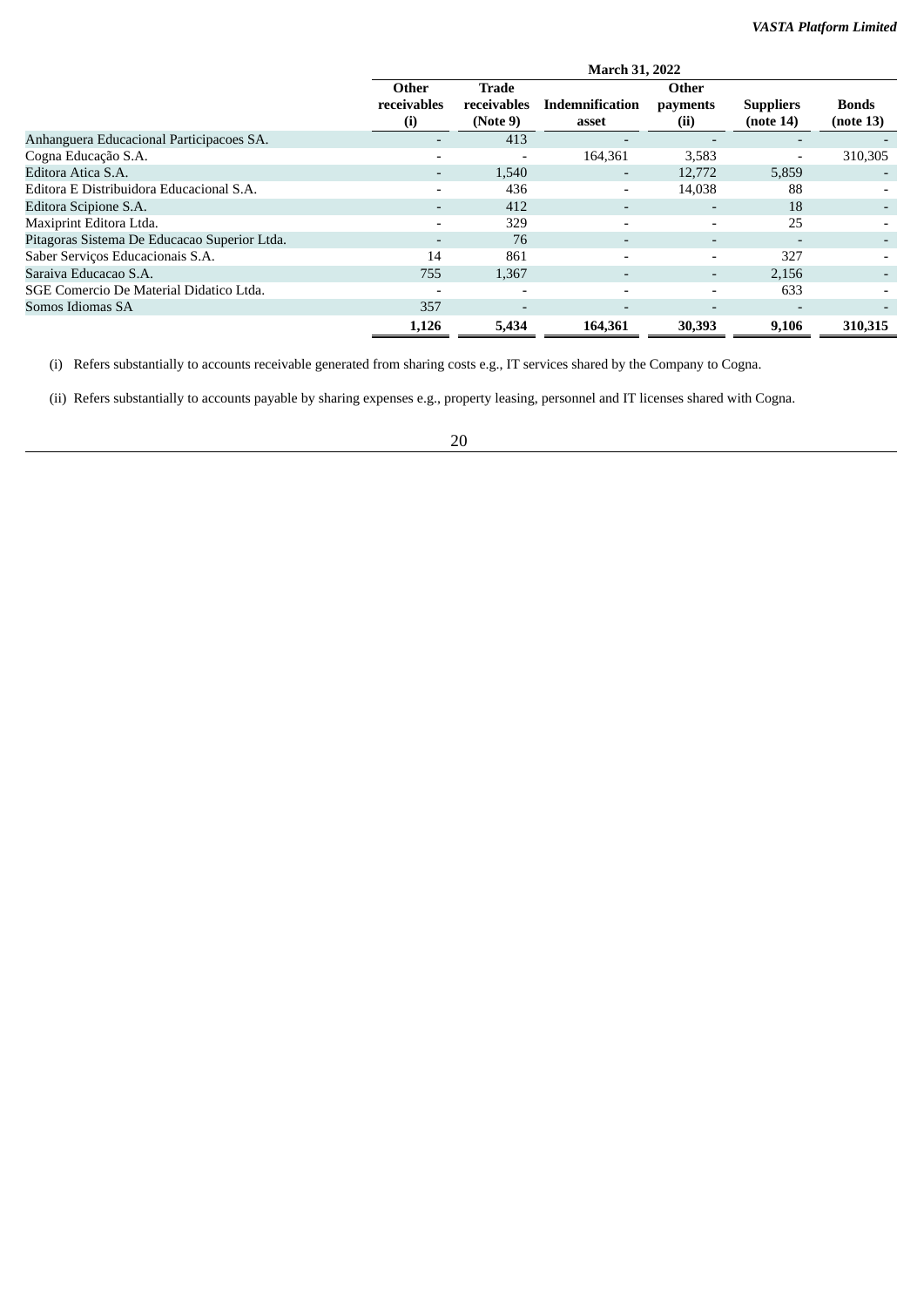|                                               |                          |                | December 31, 2021            |                          |                          |                          |
|-----------------------------------------------|--------------------------|----------------|------------------------------|--------------------------|--------------------------|--------------------------|
|                                               | Other                    | <b>Trade</b>   |                              | Other                    |                          |                          |
|                                               | receivables              | receivables    | Indemnification              | payments                 | <b>Suppliers</b>         | <b>Bonds</b>             |
|                                               | (i)                      | (Note 9)       | asset                        | (ii)                     | (note 14)                | (note 13)                |
| Acel Adminstração de Cursos Educacionais Ltda | $\overline{\phantom{a}}$ | 6,482          |                              |                          | 474                      |                          |
| Anhanguera Educacional Participacoes SA.      |                          | 413            |                              |                          |                          |                          |
| Centro Educacional Leonardo Da Vinci SS       |                          | $\overline{a}$ |                              |                          | 6                        |                          |
| Cogna Educação S.A.                           |                          | $\overline{a}$ | 160,470                      | 3,021                    |                          | 315,764                  |
| Colégio Ambiental Ltda                        |                          | 805            |                              |                          |                          |                          |
| Colégio JAO Ltda.                             | $\overline{\phantom{a}}$ | 4,974          |                              |                          | 33                       |                          |
| Colegio Manauara Lato Sensu Ltda.             |                          | 3,291          |                              | $\overline{\phantom{0}}$ | 458                      | $\sim$                   |
| Colegio Manauara Cidade Nova Ltda.            |                          | 395            |                              |                          | $\overline{\phantom{a}}$ |                          |
| Colegio Visao Eireli                          |                          | 132            | $\qquad \qquad \blacksquare$ | $\overline{\phantom{a}}$ | 13                       |                          |
| Colégio Cidade Ltda                           |                          | 397            |                              | $\overline{a}$           | 15                       |                          |
| Colégio do Salvador Ltda                      |                          | $\mathbf{1}$   |                              |                          |                          |                          |
| Curso e Colégio Coqueiro Ltda                 | $\overline{a}$           | 434            | $\overline{a}$               | $\overline{\phantom{a}}$ | 20                       |                          |
| ECSA Escola A Chave do Saber Ltda             |                          | 1,444          |                              | $\overline{a}$           | 16                       |                          |
| Editora Atica S.A.                            | $\overline{a}$           | 2,207          | $\overline{a}$               | 20,040                   | 9,239                    |                          |
| Editora E Distribuidora Educacional S.A.      |                          | 436            |                              | 15,754                   | 88                       |                          |
| Editora Scipione S.A.                         | $\overline{\phantom{a}}$ | 445            |                              | 211                      | 556                      |                          |
| Educação Inovação e Tecnologia S.A.           | $\overline{a}$           |                | $\overline{\phantom{0}}$     | 128                      | $\overline{\phantom{a}}$ | $\overline{\phantom{a}}$ |
| Escola Mater Christi Ltda.                    |                          | 765            | $\qquad \qquad \blacksquare$ |                          | 139                      | $\overline{\phantom{a}}$ |
| Escola Riacho Doce Ltda                       | $\overline{\phantom{0}}$ |                | $\overline{\phantom{0}}$     |                          | 24                       | $\overline{\phantom{a}}$ |
| Maxiprint Editora Ltda.                       | $\overline{a}$           | 1,205          |                              | 117                      | 76                       |                          |
| Nucleo Brasileiro de Estudos Avançados Ltda   | $\overline{\phantom{a}}$ | 420            |                              | $\overline{\phantom{a}}$ | 45                       | $\overline{\phantom{a}}$ |
| Papelaria Brasiliana Ltda                     |                          | 644            |                              |                          |                          |                          |
| Pitagoras Sistema De Educacao Superior Ltda.  | ÷,                       | 76             | $\qquad \qquad \blacksquare$ | $\overline{\phantom{a}}$ |                          | $\overline{\phantom{a}}$ |
| Saber Serviços Educacionais S.A.              | 14                       | 7,269          |                              |                          | 578                      |                          |
| Saraiva Educacao S.A.                         | 365                      | 1,179          |                              | $\overline{\phantom{a}}$ | 5,136                    |                          |
| SGE Comercio De Material Didatico Ltda.       |                          |                |                              | L,                       | 1,687                    |                          |
| Sistema P H De Ensino Ltda.                   | $\overline{\phantom{a}}$ | 4,421          |                              | $\overline{a}$           | 177                      | $\overline{\phantom{a}}$ |
| Sociedade Educacional Alphaville Ltda         | $\overline{a}$           | 1,257          | $\qquad \qquad \blacksquare$ | $\overline{a}$           | 1                        |                          |
| Sociedade Educacional Doze De Outubro Ltda.   |                          | 734            |                              |                          | 47                       | $\overline{\phantom{a}}$ |
| Sociedade Educacional Parana Ltda.            |                          | 91             |                              | $\overline{a}$           | 11                       |                          |
| Somos Idiomas SA                              | 122                      |                |                              |                          |                          |                          |
| Somos Operações Escolares S.A.                |                          | 3,305          |                              | $\overline{a}$           | 29                       |                          |
| SSE Serviços Educacionais Ltda.               |                          | 3,602          |                              |                          | 665                      |                          |
|                                               | 501                      | 46,824         | 160,470                      | 39,271                   | 19,533                   | 315,764                  |

(iii) Refers substantially to accounts receivable generated from sharing costs e.g., IT services shared by the Company to Cogna.

(iv) Refers substantially to accounts payable by sharing expenses e.g., property leasing, personnel and IT licenses shared with Cogna.

|                             |                          | Three months ended March 31, 2022 |                                      |                               | Three months ended March 31, 2021 |                          |                                      |                               |
|-----------------------------|--------------------------|-----------------------------------|--------------------------------------|-------------------------------|-----------------------------------|--------------------------|--------------------------------------|-------------------------------|
| <b>Transactions held:</b>   | <b>Revenues</b>          | <b>Finance costs</b><br>(i)       | Cost<br><b>Sharing</b><br>(note 20d) | <b>Sublease</b><br>(note 20f) | <b>Revenues</b>                   | Finance<br>costs         | Cost<br><b>Sharing</b><br>(note 20d) | <b>Sublease</b><br>(note 20f) |
|                             |                          |                                   |                                      |                               |                                   |                          |                                      |                               |
| Acel Administracao De       |                          |                                   |                                      |                               |                                   |                          |                                      |                               |
| Cursos Educacionais Ltda.   |                          |                                   |                                      | $\qquad \qquad \blacksquare$  | 271                               |                          |                                      |                               |
| Centro Educacional Leonardo |                          |                                   |                                      |                               |                                   |                          |                                      |                               |
| Da Vinci SS                 |                          |                                   |                                      |                               | 35                                |                          |                                      |                               |
| Cogna Educação S.A.         |                          | 8,611                             | $\overline{\phantom{a}}$             | $\overline{\phantom{a}}$      |                                   | 5,929                    |                                      |                               |
| Colégio Ambiental Ltda      |                          | $\overline{\phantom{a}}$          | $\overline{\phantom{a}}$             | $\overline{\phantom{a}}$      | 242                               | $\overline{\phantom{a}}$ |                                      |                               |
| Colégio Cidade Ltda         |                          | $\overline{\phantom{a}}$          | $\overline{\phantom{a}}$             | $\overline{\phantom{0}}$      | 75                                | $\overline{\phantom{a}}$ | $\overline{\phantom{a}}$             |                               |
| Colegio JAO Ltda.           | $\overline{\phantom{0}}$ | $\overline{\phantom{a}}$          | $\overline{\phantom{a}}$             | -                             | 432                               | -                        | $\overline{\phantom{a}}$             |                               |
| Colégio Manauara Lato Sensu |                          |                                   |                                      |                               |                                   |                          |                                      |                               |
| Ltda.                       |                          | $\overline{\phantom{a}}$          | $\overline{\phantom{a}}$             | $\qquad \qquad \blacksquare$  | 174                               | -                        |                                      |                               |
| Colégio Motivo Ltda.        |                          | $\overline{\phantom{a}}$          |                                      | $\overline{\phantom{0}}$      | 9                                 | -                        | $\overline{\phantom{0}}$             |                               |
| Colégio Visão Ltda          |                          |                                   |                                      | $\overline{\phantom{a}}$      | 158                               |                          |                                      |                               |
| Cursos e Colégio Coqueiros  |                          |                                   |                                      |                               |                                   |                          |                                      |                               |
| Ltda                        |                          |                                   |                                      |                               | 121                               |                          |                                      |                               |
| Ecsa Escola A Chave Do      |                          |                                   |                                      |                               |                                   |                          |                                      |                               |
| Saber Ltda.                 |                          | $\overline{\phantom{a}}$          |                                      |                               | 50                                |                          |                                      |                               |
| Editora Atica S.A.          | 3,415                    | $\overline{\phantom{a}}$          | 1,183                                | 2,109                         | 780                               | $\overline{\phantom{0}}$ | 1,396                                | 856                           |
|                             |                          |                                   | 21                                   |                               |                                   |                          |                                      |                               |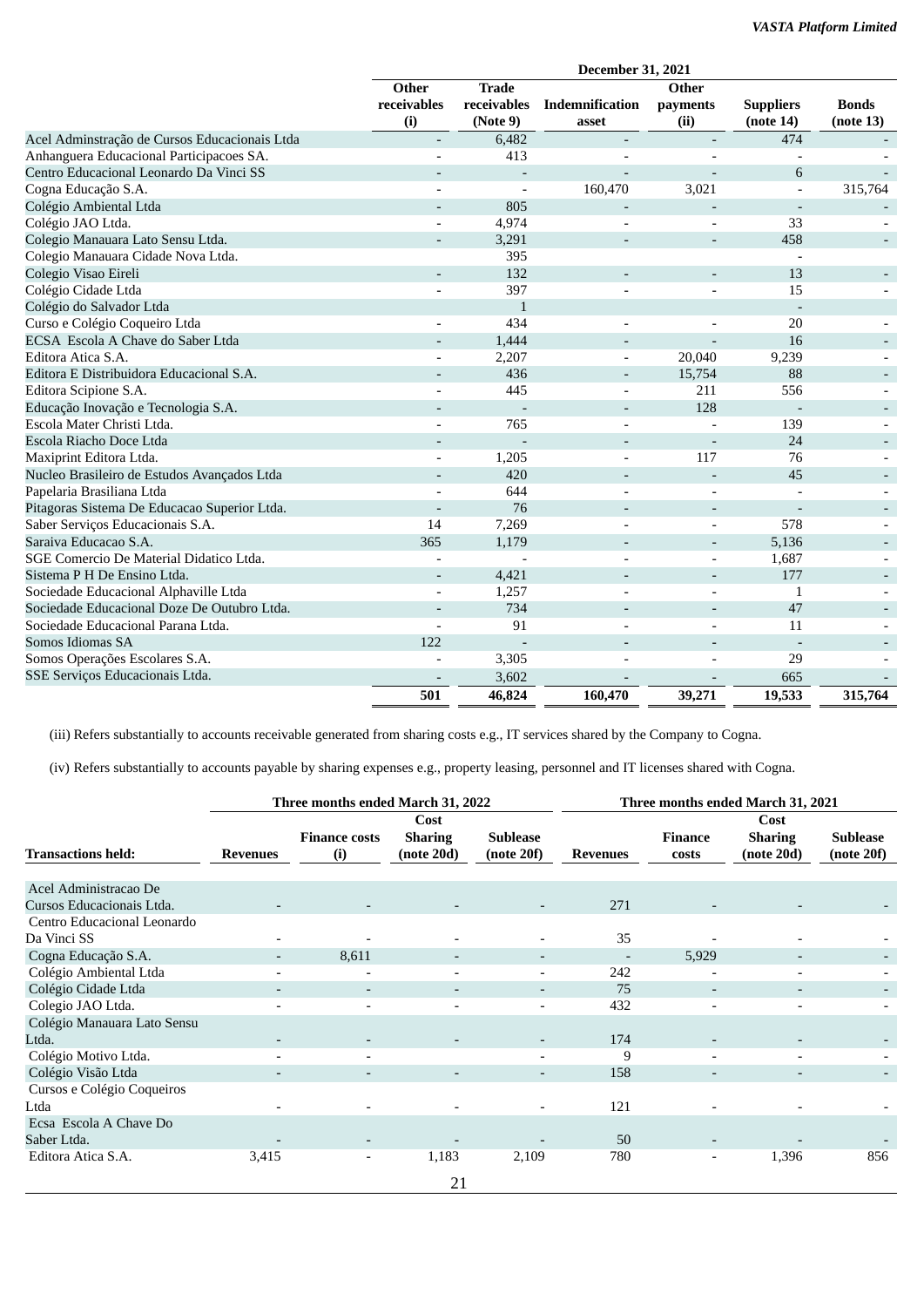| Editora E Distribuidora      |       |                              |                          |                          |       |                          |                          |       |
|------------------------------|-------|------------------------------|--------------------------|--------------------------|-------|--------------------------|--------------------------|-------|
| Educacional SA.              |       |                              | 6,059                    |                          |       |                          | 7,149                    |       |
| Editora Scipione SA.         | 737   |                              |                          |                          | 641   |                          |                          |       |
| Escola Mater Christi         |       | $\overline{\phantom{a}}$     | $\overline{\phantom{a}}$ | $\overline{\phantom{a}}$ | 26    | $\overline{\phantom{a}}$ | $\overline{\phantom{a}}$ |       |
| Escola Riacho Doce Ltda      |       | $\overline{\phantom{0}}$     |                          | $\overline{\phantom{0}}$ | 38    |                          |                          |       |
| Maxiprint Editora Ltda.      | 2,203 |                              |                          |                          |       |                          |                          |       |
| Nucleo Brasileiro de Estudos |       |                              |                          |                          |       |                          |                          |       |
| Avancados Ltda               |       |                              |                          |                          | 23    |                          |                          |       |
| Saber Serviços Educacionais  |       |                              |                          |                          |       |                          |                          |       |
| S.A.                         | 41    |                              |                          |                          | 17    |                          |                          |       |
| Saraiva Educacao SA.         | 1,215 |                              |                          | 728                      | 1,064 |                          |                          | 914   |
| Sistema P H De Ensino Ltda.  |       | $\qquad \qquad \blacksquare$ | $\overline{\phantom{a}}$ |                          | 967   | $\overline{\phantom{a}}$ | $\overline{\phantom{a}}$ |       |
| Sociedade Educacional        |       |                              |                          |                          |       |                          |                          |       |
| Alphaville SA                |       |                              |                          |                          | 71    |                          |                          |       |
| Sociedade Educacional Doze   |       |                              |                          |                          |       |                          |                          |       |
| De Outubro Ltda              |       |                              |                          |                          | 101   |                          |                          |       |
| Sociedade Educacional        |       |                              |                          |                          |       |                          |                          |       |
| Neodna Cuiaba Ltda.          |       |                              |                          |                          | 75    |                          |                          |       |
| SOE Operações Escolares SA.  |       |                              |                          |                          | 50    |                          |                          |       |
| Somos Idiomas Ltda           |       | $\overline{\phantom{0}}$     | $\overline{\phantom{0}}$ | 123                      |       | $\overline{\phantom{a}}$ | $\overline{\phantom{0}}$ | 65    |
| Somos Operações Escolares    |       |                              |                          |                          |       |                          |                          |       |
| SA.                          |       |                              |                          |                          | 167   |                          |                          |       |
| SSE Serviços Educacionais    |       |                              |                          |                          |       |                          |                          |       |
| Ltda.                        |       |                              |                          |                          | 83    |                          |                          |       |
|                              | 7,611 | 8,611                        | 7,242                    | 2,960                    | 5,670 | 5,929                    | 8,545                    | 1,835 |
|                              |       |                              | 22                       |                          |       |                          |                          |       |
|                              |       |                              |                          |                          |       |                          |                          |       |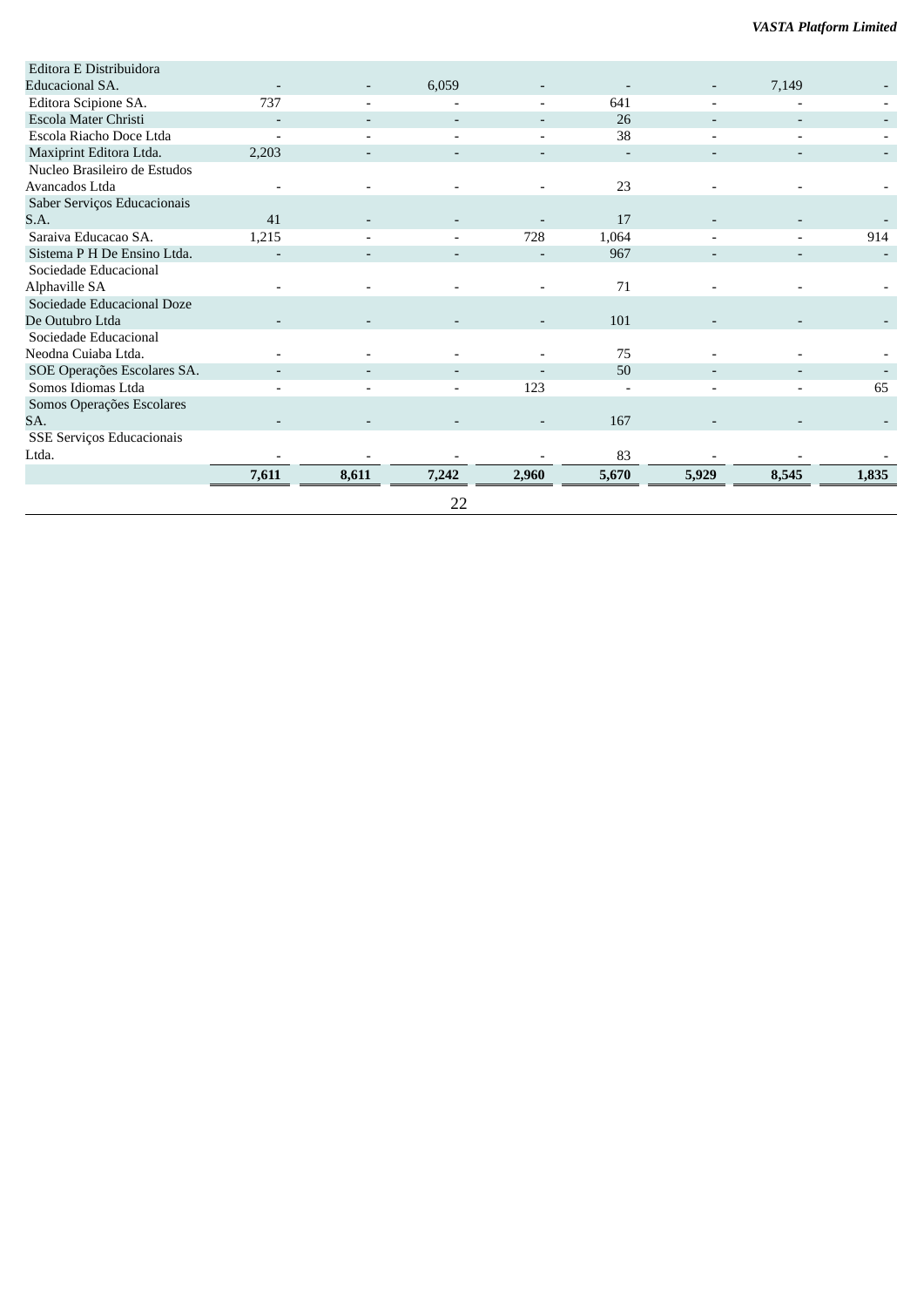#### **a. Compensation of key management personnel**

Key management personnel includes the members of the Board of Directors, Audit Committee, the CEO and the vice-presidents, for which the nature of the tasks performed were related to the activities of the Company.

The Key management personnel compensation expenses comprised the following:

|                               | <b>March, 31 2022</b> | March, 31 2021 |
|-------------------------------|-----------------------|----------------|
| Short-term employee benefits  |                       | 1.376          |
| Share-based compensation plan |                       | .745           |
|                               |                       | 3,121          |

#### **19 Provision for tax, civil and labor losses and Judicial deposits and escrow accounts**

The Company classifies the likelihood of loss in judicial/administrative proceedings in which it is a defendant. Provisions are recorded for contingencies classified as probable loss in an amount that Management, in conjunction with its legal advisors, believes is enough to cover probable losses or when related to contingences resulting from business combinations.

#### **a. Composition of contingent liabilities**

|                                                    |         | March 31, 2022 December 31, 2021 |
|----------------------------------------------------|---------|----------------------------------|
| Proceedings whose likelihood of loss is probable   |         |                                  |
| Tax proceedings (i)                                | 616,455 | 607,084                          |
| Labor proceedings (ii)                             | 33,947  | 38,159                           |
| Civil proceedings                                  | 1,613   | 376                              |
|                                                    | 652,015 | 645,619                          |
|                                                    |         |                                  |
| <b>Liabilities assumed in Business Combination</b> |         |                                  |
| Civil proceedings                                  |         | 1,231                            |
|                                                    |         | 1,231                            |
| Total of provision for tax, civil and labor losses | 652,015 | 646,850                          |

(i) Primarily refers to income tax positions taken by Somos (Vasta Predecessor) and the Company (Successor) in connection with a corporate restructuring held by the predecessor in 2010. In 2018, given a tax assessment via an Infraction Notice received by the predecessor for certain periods opened for tax audit coupled with unfavorable case law on a similar tax case also reached in 2018, the Company reassessed this income tax position and recorded a liability, including interest and penalties,

(ii) The Company is a party to labor demands, which mostly refer to proportional vacation, salary difference, night shift premium, overtime and social charges, among others. There are no individual labor demands with material amounts that require specific disclosure.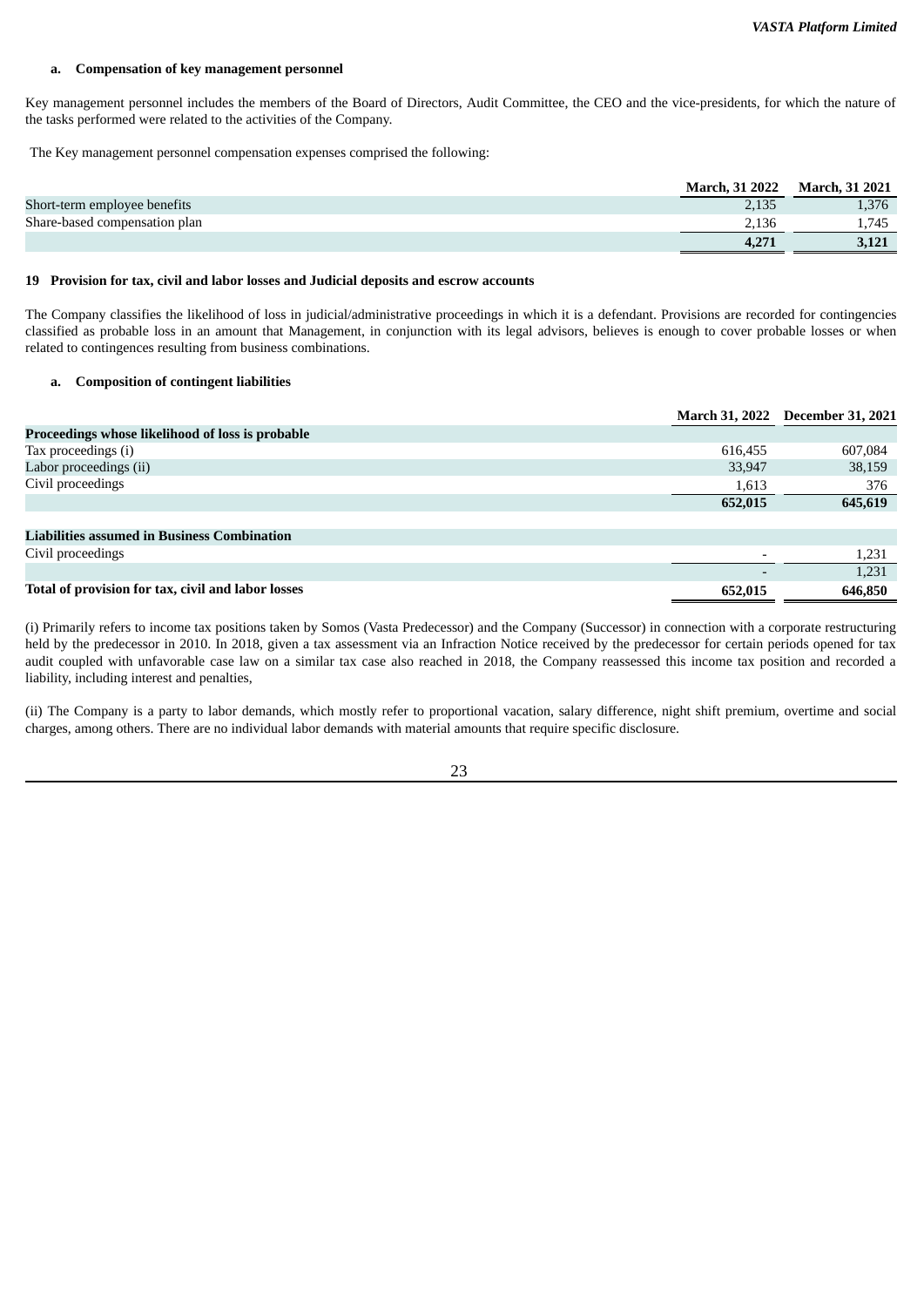The changes in provision for the three months period ended March 31, 2022 and 2021 were as follows:

|         |                                                      |                          |                 | <b>Total effect</b> |                 |                       |
|---------|------------------------------------------------------|--------------------------|-----------------|---------------------|-----------------|-----------------------|
|         | <b>Additions</b>                                     | Reversals                | Interest        | on the result       | <b>Payments</b> | <b>March 31, 2022</b> |
| 607,084 | -                                                    | (1,356)                  | 10,728          | 9,372               | -               | 616,456               |
| 38,159  | 165                                                  | (4, 916)                 | 718             | (4,033)             | (180)           | 33,946                |
| 1,607   | 4                                                    | (6)                      | 8               | b                   |                 | 1,613                 |
| 646,850 | 169                                                  | (6,278)                  | 11,454          | 5,345               | (180)           | 652,015               |
|         |                                                      |                          |                 |                     |                 |                       |
|         |                                                      |                          |                 | <b>Total effect</b> |                 |                       |
|         | <b>Additions</b>                                     | Reversals                | <b>Interest</b> | on the result       | <b>Payments</b> | <b>March 31, 2021</b> |
| 575,724 | 92                                                   | $\overline{\phantom{a}}$ | 4,843           | 4,935               |                 | 580,659               |
| 37,896  | 126                                                  | (866)                    | 781             | 41                  | (9)             | 37,929                |
| 313     |                                                      | (2)                      | 6               | 6                   |                 | 319                   |
| 613.933 | 220                                                  | (868)                    | 5,630           | 4,982               | (9)             | 618,907               |
|         | <b>December 31, 2021</b><br><b>December 31, 2020</b> |                          |                 |                     |                 |                       |

#### **b. Judicial Deposits and Escrow Accounts**

Judicial deposits and escrow accounts recorded as non-current assets are as follows:

#### **March 31, 2022 December 31, 2021**

| Tax proceedings                             | 2,390   | 2,300   |
|---------------------------------------------|---------|---------|
| Indemnification asset -Former owner         | 1,142   | 1,998   |
| Indemnification asset – Related Parties (i) | 164.361 | 160,470 |
| Escrow-account (ii)                         | 9.686   | 14,055  |
|                                             | 177,579 | 178,824 |

(i) Refers to an indemnification asset of the seller in connection with the acquisition of Somos (Vasta's Predecessor) by Cogna Group (Vasta's Parent Company) and recognized at the date of the business combination, in order to indemnify the Company for any and all losses that may be incurred in connection with all contingencies or lawsuits, substantially tax proceedings related to business combinations.

(ii) Refers to guarantees received as a consequence of business combinations, in connection with contingencies whose likelihood of loss is probable, and for which the former owners are liable. According to the Sale Agreement, these former owners will reimburse the Company in case payments are required and if those contingencies materialize.

# **20. Current and Deferred Income Tax and Social Contribution**

Income tax expense is recognized at an amount determined by multiplying profit (loss) before tax for the interim reporting period by the Company's best estimate of the weighted-average annual income tax rate expected for the full financial year, adjusted for the tax effect of certain items recognized in full in the interim period. As such, the effective rate in the Unaudited Condensed Consolidated Interim Financial statements may differ from the Consolidated estimate of the effective tax rate for the annual financial statements. The Company's effective tax rates for the period ended March 31, 2022 and 2021 were 24% and 20% respectively (Combined nominal statutory rate of income tax and social contribution is 34%).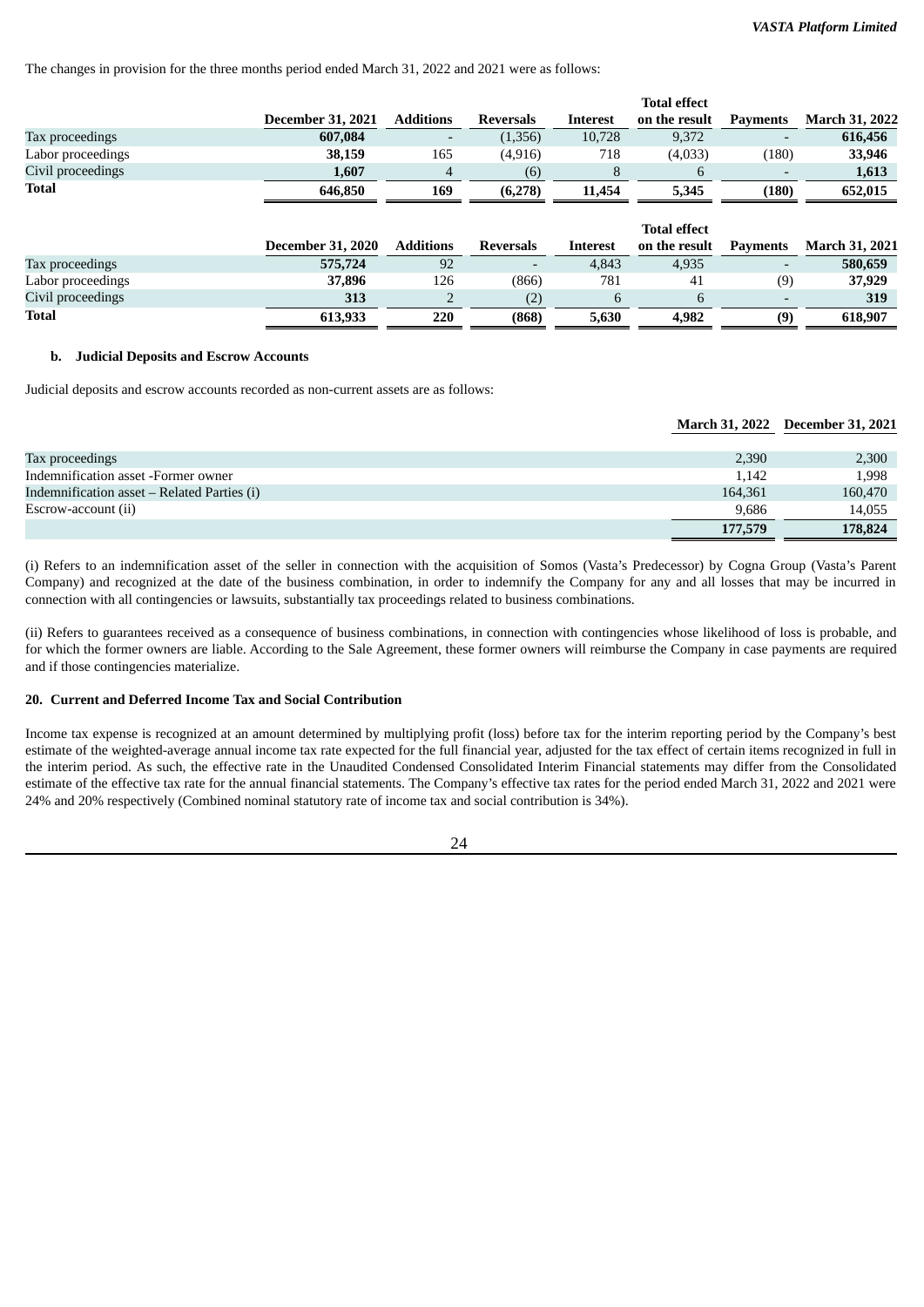#### **21 Shareholder's Equity**

#### **a. Share Capital**

As of March 31, 2022 and December 31, 2021, the Company's share capital is represented by 83,393,851 of which 64,436,093 are Class B shares held by Cogna Group (which holds 97,1% of the combined voting power) and 18,957,758 are shares held by others (which represents 2,9% of the combined voting power).

As a result, Cogna continues to control the outcome of all decisions at our shareholders' meetings and to elect a majority of the members of our board of directors.

The Company's shareholders on March 31, 2022 and December 31, 2021 are as follows:

In units

| <b>Company Shareholders</b> | <b>Class A</b>           | Class B                  | <b>Total</b> |
|-----------------------------|--------------------------|--------------------------|--------------|
| Cogna Group                 | $\overline{\phantom{a}}$ | 64,436,093               | 64,436,093   |
| Free Float                  | 17,957,758               | $\overline{\phantom{0}}$ | 17,957,758   |
| <b>Treasury shares</b>      | 1,000,000                | $\overline{\phantom{0}}$ | 1,000,000    |
|                             |                          |                          |              |
| Total $(\%)$                | 22,73%                   | 77,27%                   | 83,393,851   |

#### **b. Earnings per share**

The basic earnings (loss) per share is measured by dividing the profit attributable to the Company's shareholders by the weighted average common shares issued during the year. The Company considers as diluted earnings per share, the number of common shares calculated added by the weighted average number of common shares that should be issued upon conversion of all potentially dilutive shares into common shares; potentially dilutive shares were deemed to have been converted into common shares at the beginning of the period.

|                                                                                 | <b>March 31, 2022</b>    | <b>March 31, 2021</b> |
|---------------------------------------------------------------------------------|--------------------------|-----------------------|
| Profit (Loss) Attributable to Shareholder's                                     | 20,190                   | (5,517)               |
|                                                                                 |                          |                       |
| Weighted average number of ordinary shares outstanding (thousands) (i)          | 83,394                   | 83,012                |
| Effects of dilution of ordinary potential shares- weighted averaged (thousands) |                          |                       |
| Share based-compensation ("Long term Plan") (ii)                                | 1,036                    | 829                   |
| Share based-compensation ("Bonus IPO") (ii)                                     | $\overline{\phantom{0}}$ | 411                   |
| Share based plan Migrated from Cogna to Vasta (iii)                             | 20                       | 22                    |
| <b>Total dilution effect</b>                                                    | 1,056                    | 1,262                 |
|                                                                                 |                          |                       |
| Basic earning (loss) per share - R\$                                            | 0.2421                   | (0,0665)              |
| Diluted earning (loss) per share - R\$                                          | 0.2391                   | (0,0655)              |
|                                                                                 |                          |                       |

(i) The Company has not changed its number of voting rights since the IPO on July 31, 2020.

(ii) Refers to the share-based payments plans ("ILP") and Bonus IPO.

(iii) Refers to the Cogna Plan migrated to the Vasta Plan as a result of the restructuring in 2020.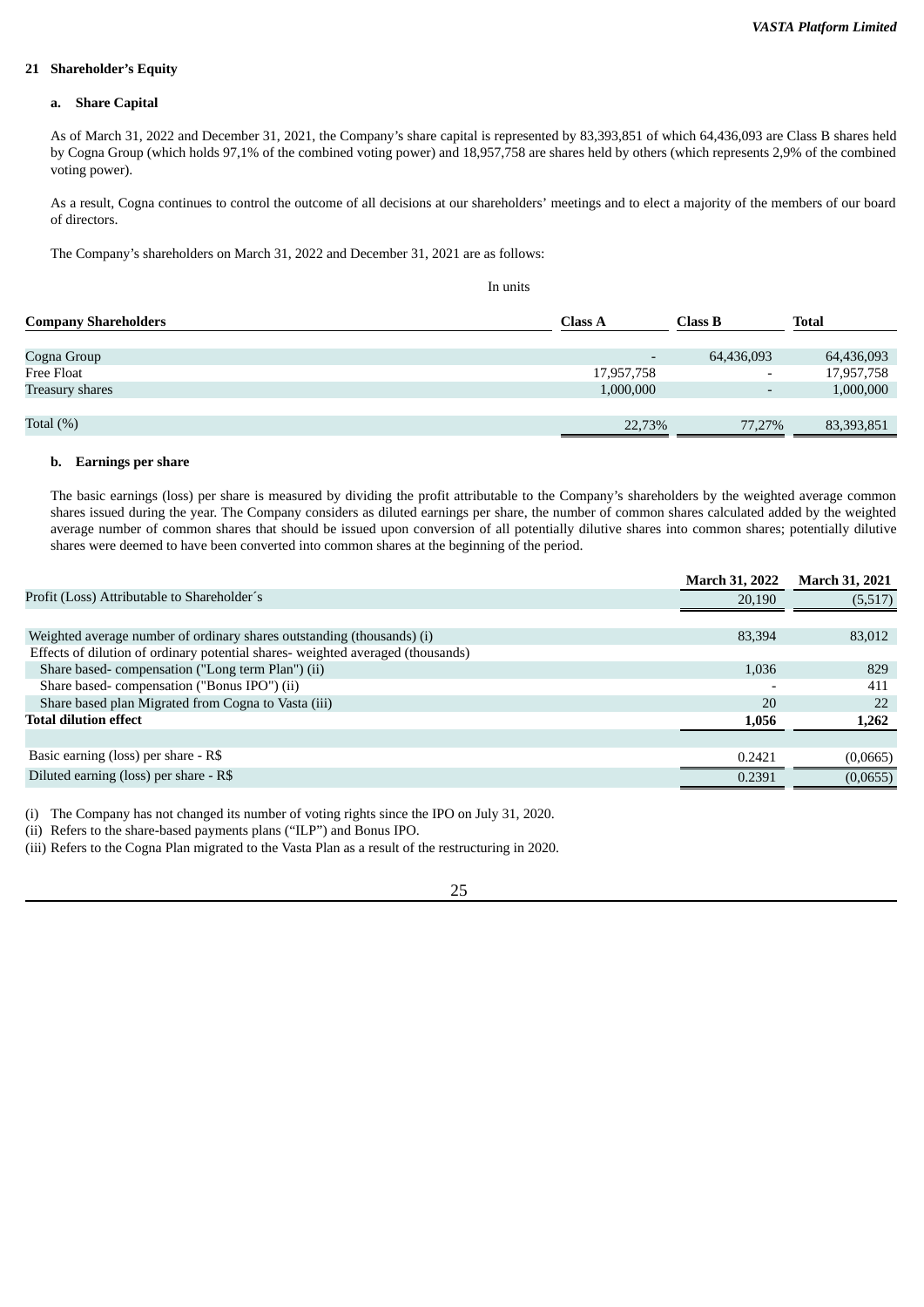#### **c. Capital reserve - Share-based compensation**

The Company as of March 31, 2022 had 2 (two) share based compensation plans and 1 (one) bonus plan paid in restricted share units, being:

- a) Cogna Plan On September 3, 2018, Cogna's shareholders approved a restricted share-based compensation plan, which may grant rights to receive a maximum number of restricted shares not exceeding 19,416,233 shares, corresponding to 1.2% of Cogna's total share capital at the Plan's approval date, excluding shares held in treasury on such date. This program should be wholly settled with delivery of Cogna's shares. Cogna's obligation to transfer the restricted shares under the Plan, in up to 10 days from the end of the vesting period, is contingent upon the continuing employment relationship of the employee or officer, as appropriate, for a period of three years from the date the respective agreement is signed. The number of outstanding restricted shares as of March 31, 2022 and December 31, 2021 was 155,919.
- b) Long Term Investment ("ILP") Refers to two tranches granted being the first issued on July 23, 2020 and November 10, 2020. The Company compensates part of its employees and management. This plan will grant up to 3% of the Company's class A share units. The Company will grant the limit of five tranches approved by the Company's Board of Directors. The fair value of share units is measured at fair value quoted on the grant date. The plan has a vesting period corresponding to 5 years added by expected volatility of 30% and will be settled with Company's shares. All taxes and contributions are paid by the Company without additional costs to employees and management. This program should be wholly settled with the delivery of the shares.
- c) Bonus paid in restricted share units "Premium recognized" The Company granted and vested 38,564 shares on April 12, 2021 to certain members of management based on performance recognized. This program was wholly settled with the delivery of the shares.

#### **22 Net Revenue from sales and Services**

The breakdown of net sales of the Company for the three months periods ended March 31, 2022 and 2021 is shown below. Revenue is broken down into the categories that, according to the Company the nature, amount, timing and uncertainty of revenue through provisions as follows:

| For three-month period                  | <b>March 31, 2022</b> | <b>March 31, 2021</b> |
|-----------------------------------------|-----------------------|-----------------------|
| <b>Content &amp; EdTech Platform</b>    |                       |                       |
| <b>Learning Systems</b>                 | 203,676               | 146,129               |
| <b>Textbooks</b>                        | 53,721                | 42,346                |
| <b>Complementary Education Services</b> | 56,272                | 29,201                |
| Other services                          | 8,487                 | 5,948                 |
|                                         | 322,156               | 223,624               |
|                                         |                       |                       |
| <b>Digital Service platform</b>         |                       |                       |
| E-commerce                              | 58,217                | 57,208                |
| Other digital services                  | 208                   |                       |
|                                         | 58,425                | 57,208                |
|                                         |                       |                       |
| <b>Sales</b>                            | 371,886               | 274,884               |
| Service                                 | 8,695                 | 5,948                 |
| <b>Net Revenue</b>                      | 380,581               | 280,832               |

#### **a. Seasonality**

The Company's revenue is subject to seasonality since the main deliveries of printed materials and digital materials to customers occur in the last quarter of each year (typically in November and December), and in the first quarter of each subsequent year (typically in February and March), and revenue is recognized when the customers obtain control over the materials. In addition, the printed and digital materials delivered in the fourth quarter are used by customers in the following school year and, therefore, fourth quarter results reflect the

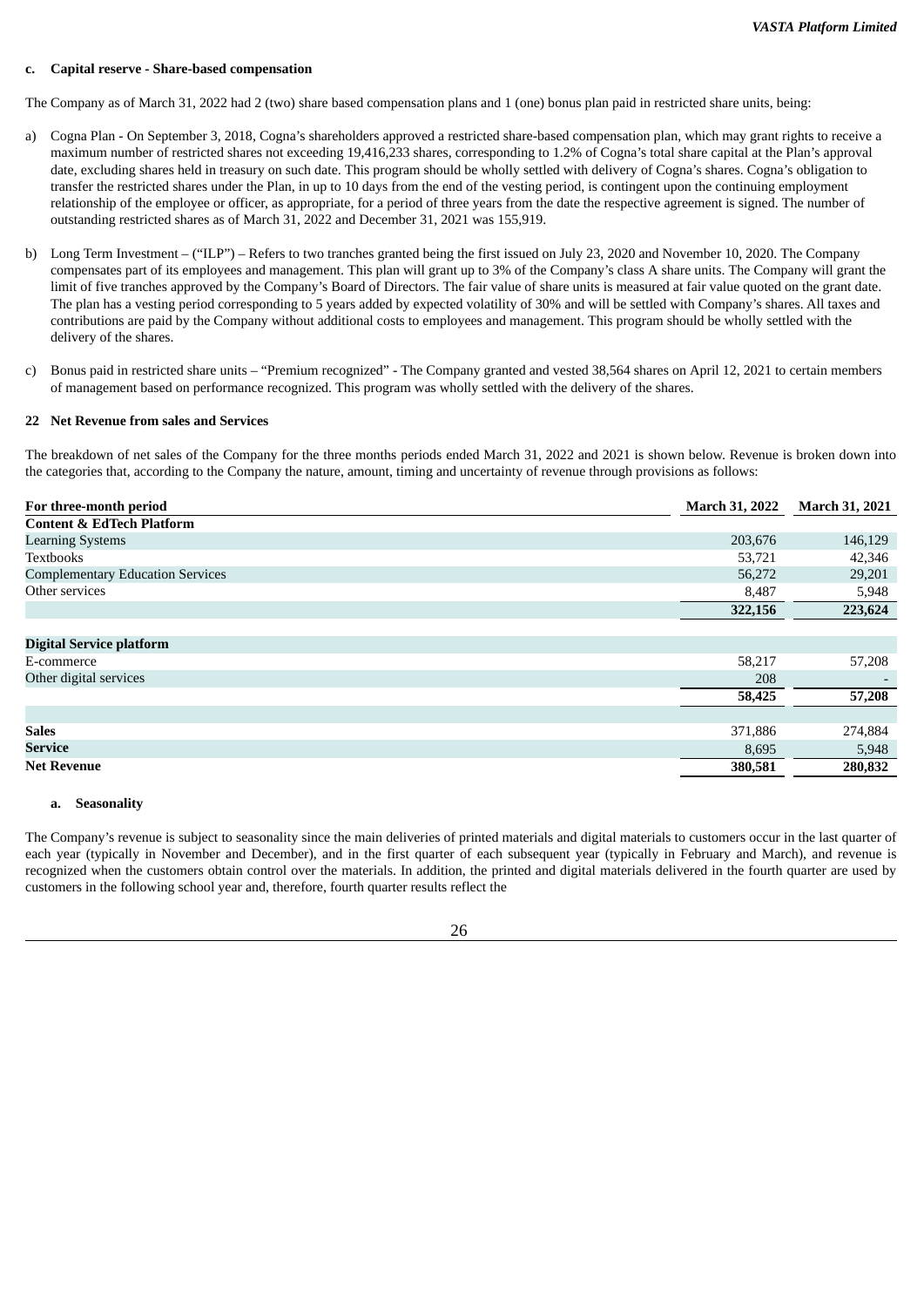growth in the number of students from one school year to the next, leading to higher revenue in general in the fourth quarter compared with the preceding quarters in each year. Consequently, on aggregate, the seasonality of revenue generally produces higher revenue in the first and fourth quarters of our fiscal year. In addition, the Company generally bills its customers during the first half of each school year (which starts in January), which generally results in a higher cash position in the first half of each year compared to the second half. A significant part of the Company's expenses is also seasonal. Due to the nature of the business cycle, the Company needs significant working capital, typically in September or October of each year, in order to cover costs related to production and inventory accumulation, selling and marketing expenses, and delivery of the teaching materials at the end of each year in preparation for the beginning of each school year. As a result, these operating expenses are generally incurred between September and December of each year. Purchases through the Livro Fácil e-commerce platform are also very intense during the back-to-school period, between November, when school enrollment takes place and families plan to anticipate the purchase of products and services, and February of the following year, when classes are about to start. Thus, ecommerce revenue is mainly concentrated in the first and fourth quarters of the year.

# **23 Costs and Expenses by Nature**

|                                                                | <b>March 31, 2022</b> | <b>March 31, 2021</b> |
|----------------------------------------------------------------|-----------------------|-----------------------|
| Salaries and payroll charges                                   | (72, 480)             | (70, 154)             |
| Raw materials and productions costs                            | (71, 532)             | (52, 804)             |
| <b>Editorial costs</b>                                         | (12, 278)             | (19,968)              |
| Depreciation and amortization                                  | (64, 286)             | (48, 585)             |
| Copyright                                                      | (20, 763)             | (17, 111)             |
| Advertising and publicity                                      | (27, 472)             | (25,500)              |
| Utilities, cleaning and security                               | (6,505)               | (5,034)               |
| Rent and condominium fees                                      | (10, 157)             | (9,777)               |
| Third-party services                                           | (3,789)               | (8,976)               |
| Travel                                                         | (3,971)               | (1,132)               |
| Consulting and advisory services                               | (10, 857)             | (11, 114)             |
| Impairment losses on trade receivables                         | (8,896)               | (2,609)               |
| Material                                                       | (1,457)               | (563)                 |
| Taxes and contributions                                        |                       | (385)                 |
| Reversal for tax, civil and labor losses                       | 6,109                 | 740                   |
| Provision for obsolete inventories                             | (6,780)               | (4,838)               |
| Income from lease and sublease agreements with related parties | 2,960                 | 1,835                 |
| Other income, net                                              | 933                   | 2,467                 |
|                                                                | (311, 221)            | (273,509)             |
|                                                                |                       |                       |
|                                                                |                       |                       |
| Cost of sales and services                                     | (129, 237)            | (113, 982)            |
| Commercial expenses                                            | (47, 933)             | (49,509)              |
| $C_{\rm{2}}$ and and administration and constant               | (12C,000)             | (100.07C)             |

|                                        | (311.221) | (273,509)    |
|----------------------------------------|-----------|--------------|
| Other operating income, net            | 933       | 2.467        |
| Impairment loss on accounts receivable | (8,896)   | (2,609)      |
| General and administrative expenses    | (126.088) | (109, 876)   |
| Commicicial evhelises                  | (47,000)  | $1 + 5.5051$ |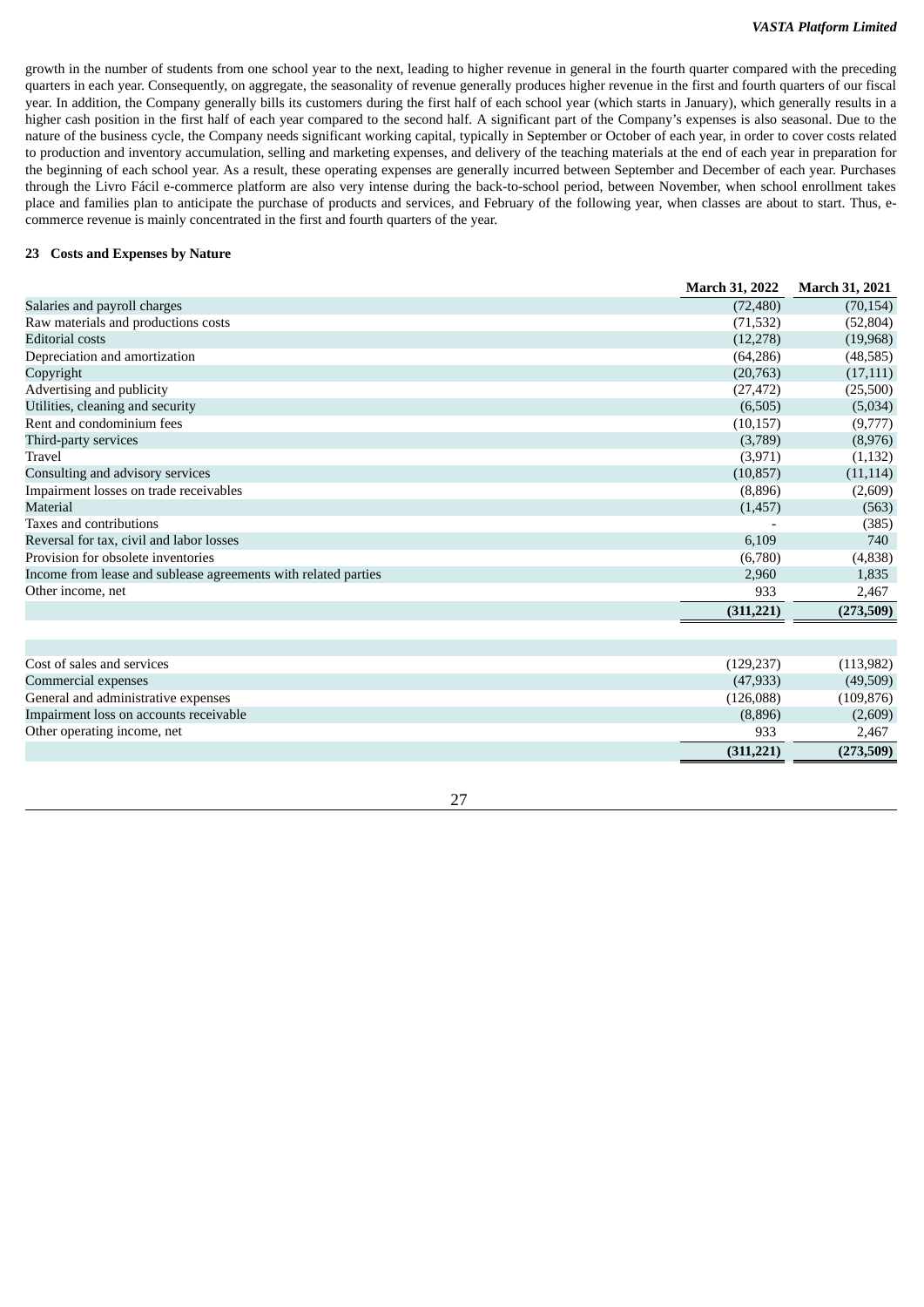#### **24 Finance result**

|                                                             | <b>March 31, 2022</b> | <b>March 31, 2021</b> |
|-------------------------------------------------------------|-----------------------|-----------------------|
| <b>Finance income</b>                                       |                       |                       |
| Income from financial investments and marketable securities | 11,459                | 3,298                 |
| Other finance income                                        | 3,810                 | 2,165                 |
|                                                             | 15,269                | 5,463                 |
|                                                             |                       |                       |
| <b>Finance costs</b>                                        |                       |                       |
| Interest on bonds and financing                             | (23, 772)             | (6,077)               |
| Imputed interest on suppliers                               | (15, 561)             | (1,452)               |
| Bank and collection fees                                    | (2,393)               | (1,676)               |
| Interest on provision for tax, civil and labor risks        | (11, 430)             | (5,684)               |
| <b>Interest on Lease Liabilities</b>                        | (3,596)               | (4,021)               |
| Other finance costs                                         | (1,210)               | (805)                 |
|                                                             | (57, 962)             | (19, 715)             |
|                                                             |                       |                       |
| <b>Financial Result (net)</b>                               | (42, 693)             | (14,252)              |

#### **25 Segment Reporting**

Information reported to the Chief Operating Decision Maker (CODM) for the purposes of resource allocation and assessment of segment performance is focused on revenue, "profit (loss) before finance result and tax", assets and liabilities segregated by the nature of the services provided to the Company' customers. Thus, the reportable segments are: (i) Content & EdTech Platform; and (ii) Digital Platform.

- · **Content & EdTech platform** derives its results from core and complementary educational content solutions through digital and printed content, including textbooks, learning systems and other complementary educational services.
- **Digital Platform** aims to unify the entire school administrative ecosystem, allowing private schools to add multiple learning strategies and help them to focus on education, through the physical and digital e-commerce platform (Livro Fácil) and other digital services of the Company. Operations related to this segment began with the acquisition of Livro Fácil. In August 2021, the Company acquired EMME, which has its digital platform aimed at the production of educational marketing material for the Company's partner schools.

Due to the nature of the Company's e-commerce platform, the Content & EdTech Platform segment sells its printed and digital content to the Digital Services segment. These transactions are priced on an arm's length basis and are to be settled in cash. However, the eliminations made in preparing the consolidated financial statements are included in the measure of the segment's profit or loss that is used by the CODM, and therefore the amounts presented herein are net of such intersegment transactions.

The following table presents the Company's revenue, its reconciliation to "profit (loss) before finance result and tax", assets and liabilities by reportable segment. No other information is used by the CODM when assessing segment performance: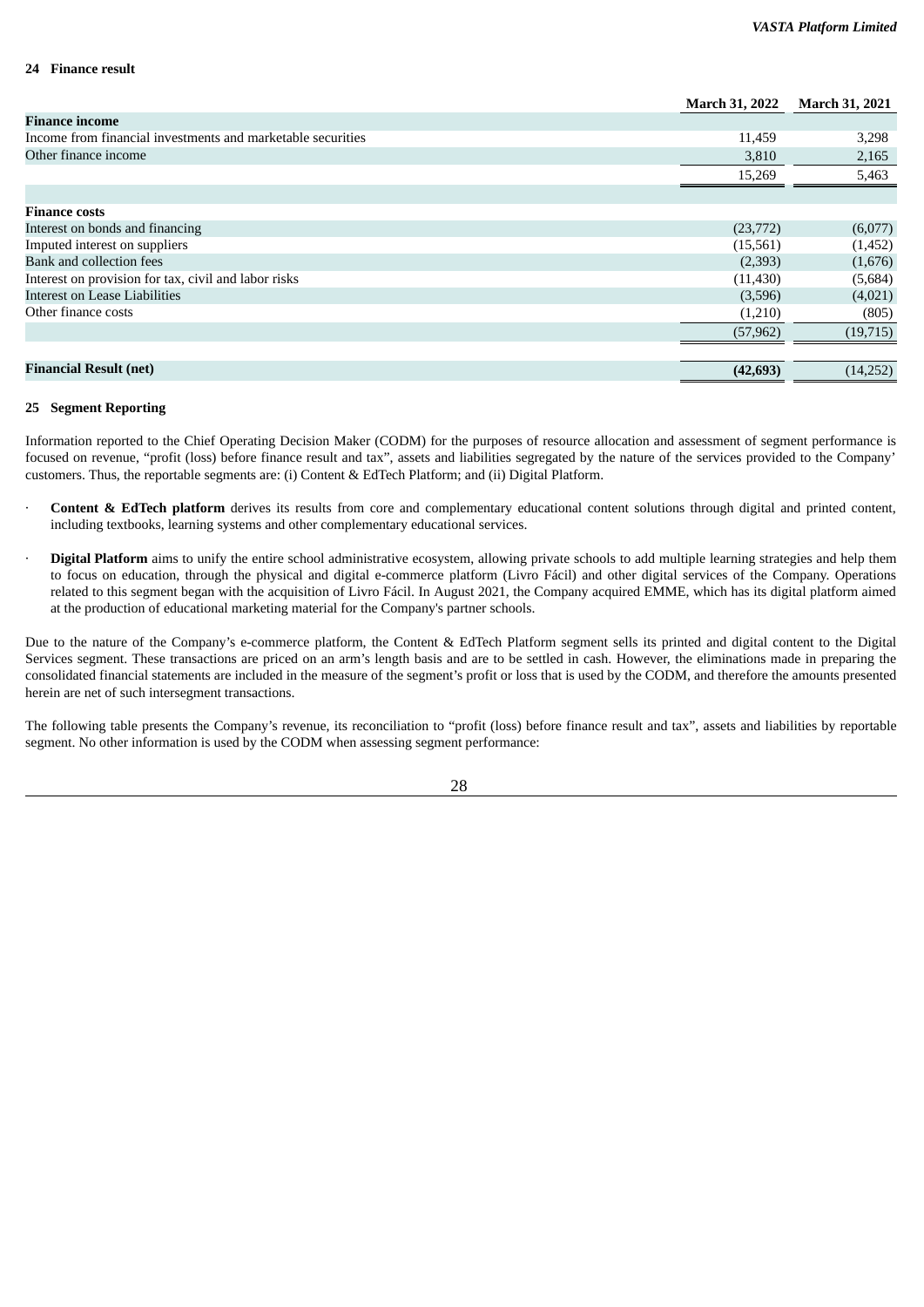|                                               |                                     | <b>March 31, 2022</b>                      |              |
|-----------------------------------------------|-------------------------------------|--------------------------------------------|--------------|
|                                               | Content &<br><b>EdTech Platform</b> | <b>Digital Services</b><br><b>Platform</b> | <b>Total</b> |
| Net revenue from sales and services           | 322,156                             | 58,425                                     | 380,581      |
| Cost of goods sold and services               | (84, 497)                           | (44,740)                                   | (129, 237)   |
| <b>Operating income (expenses)</b>            |                                     |                                            |              |
| General and administrative expenses           | (112,894)                           | (13, 194)                                  | (126,088)    |
| Commercial expenses                           | (38, 633)                           | (9,300)                                    | (47, 933)    |
| Other operating income                        | 933                                 | $\overline{\phantom{a}}$                   | 933          |
| Impairment losses on trade receivables        | (8,896)                             | $\overline{\phantom{0}}$                   | (8,896)      |
| <b>Profit before finance result and taxes</b> | 78,169                              | 8,809                                      | 69,360       |
|                                               |                                     |                                            |              |
| Assets                                        | 7,268,326                           | 134,939                                    | 7,403,265    |
| Current and non-current liabilities           | 2,640,755                           | 72,985                                     | 2,713,740    |

|                                        |                                     | March 31, 2021 (unaudited)                 |              |
|----------------------------------------|-------------------------------------|--------------------------------------------|--------------|
|                                        | Content &<br><b>EdTech Platform</b> | <b>Digital Services</b><br><b>Platform</b> | <b>Total</b> |
| Net revenue from sales and services    | 223,624                             | 57,208                                     | 280,832      |
| Cost of goods sold and services        | (76, 867)                           | (37, 115)                                  | (113, 982)   |
| <b>Operating income (expenses)</b>     |                                     |                                            |              |
| General and administrative expenses    | (101, 809)                          | (8,066)                                    | (109, 876)   |
| Commercial expenses                    | (38, 839)                           | (10,670)                                   | (49,509)     |
| Other operating income                 | 648                                 | 1,819                                      | 2,467        |
| Impairment losses on trade receivables | (2,609)                             |                                            | (2,609)      |
| Profit before finance result and taxes | 4,147                               | 3,176                                      | 7,323        |
|                                        |                                     |                                            |              |
| <b>Assets</b>                          | 6,698,464                           | 168,524                                    | 6,866,988    |
| Current and non-current liabilities    | 1,992,252                           | 89.665                                     | 2.081.917    |

The Segments' profit represents the profit earned by each segment without finance results and income tax expense. This is the measure reported to the CODM for the purpose of resource allocation and assessment of segment performance.

The Company operates in Brazil, with no revenue from foreign customers. Additionally, no single customer contributed ten per cent or more to the Company and Segments revenue for the three-month periods ended on March 31, 2022 and 2021.

#### **26 Non-cash transactions**

Non-cash transactions for the three-month periods ended March 31, 2022 and 2021 are, respectively: (i) Additions of right of use assets and lease liabilities in the amount of R\$15,929 and R\$ 13,731 and (ii) Disposals of contracts of right of use assets and lease liabilities in the amount of R\$ 3,151, and R\$ 3,331 and Accounts payable assumed in the acquisition of Phidelis and MVP, in the amount of R\$ 28,841. (see note 5).

#### **27 Subsequent events**

Pursuant to our corporate reorganization plan, the subsidiaries Mind Makers Editora Educacional ("Mind Makers"), Nota 1000 Serviços Educacionais Ltda ("Redação Nota 1000") and Meritt Informação Educacional Ltda. ("Meritt"), had their operational activities, assets and liabilities, merged into Somos Sistemas, the main company of the group, on April 1, 2022. As a result, Mind Makers, Redação Nota 1000 and Meritt ceased to exist as separate legal entities.

\*\*\*